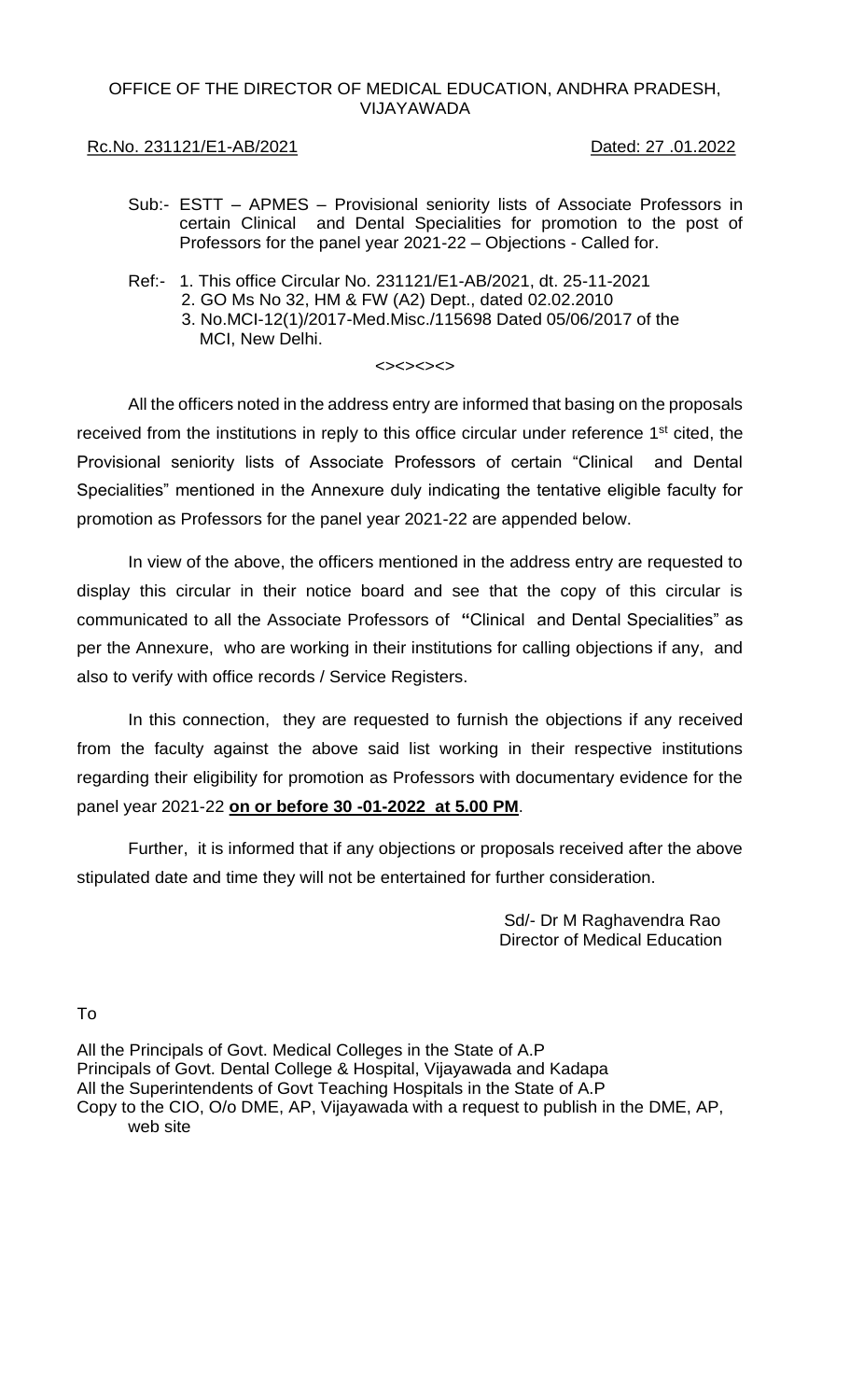| SI.N<br>0             |                | Name           | Place of<br>Working  | Whethe<br>belongs<br>to<br>SC/ST | Date of Birth | Date of<br>appointment<br>Joining as<br>Asst. Prof. | Date Of<br><b>Promotion As</b><br>Associate<br>Professor | DOJ as Asso.<br>Prof. | whether<br>complete 3<br>yrs of T.E.<br>As Asso.<br>Prof. as on<br>31.8.2021 | Whether<br>having 4<br>paper<br>Publicati<br>ons | Whether<br>qualified<br>for<br>promotion<br>for<br>professor | whether<br>ACRs for<br>the last five<br>years are<br>enclosed<br>(i.e. From<br>2016-2017<br>to 2020-<br>2021) | whether<br>APRs for<br>the last<br>four years!<br>are<br>enclosed<br>(i.e. From<br>2017-2018<br>to 2020-<br>2021) | Remarks                                                                                                                                      |
|-----------------------|----------------|----------------|----------------------|----------------------------------|---------------|-----------------------------------------------------|----------------------------------------------------------|-----------------------|------------------------------------------------------------------------------|--------------------------------------------------|--------------------------------------------------------------|---------------------------------------------------------------------------------------------------------------|-------------------------------------------------------------------------------------------------------------------|----------------------------------------------------------------------------------------------------------------------------------------------|
|                       | $\overline{2}$ | 3              | 4                    | 5                                | 6             | $\overline{7}$                                      | 8                                                        | 9                     | 10                                                                           | 11                                               | 12                                                           | 13                                                                                                            | 14                                                                                                                | 15                                                                                                                                           |
|                       | Dr             | Veeramma U     | GMC,<br>Guntur       | <b>BC</b>                        | 7-Jan-1962    | 10-Aug-1998                                         | 19-Aug-2006                                              | 28-09-2006            | Yes                                                                          | Yes                                              | Yes                                                          | Yes                                                                                                           | Yes                                                                                                               | Valid Paper<br>Publications have<br>been submitted                                                                                           |
| $\mathbf{2}^{\prime}$ | $\cdot$ Dr     | Srinivasulu V  | GMC,<br>Anantapuramu | <b>BC</b>                        | 1-Mar-1964    | 12-Apr-2000                                         | 15-May-2009                                              | 16-05-2009            | Yes                                                                          | No                                               | <b>No</b>                                                    | <b>No</b>                                                                                                     | <b>No</b>                                                                                                         | Relinquishment letter<br>submitted during the<br>Panel Year 20-21.<br>Proposals not<br>submitted during this<br>Panel Year i.e. 2021-<br>22. |
| 3                     |                | Dr Sudhakar Ch | SMC,<br>Vijayawada   | <b>SC</b>                        | 10-Jun-1964   | 18-Aug-2003                                         | 23-Aug-2012                                              | 26-Aug-2012           |                                                                              |                                                  |                                                              | Paper Publications have not been submitted                                                                    |                                                                                                                   |                                                                                                                                              |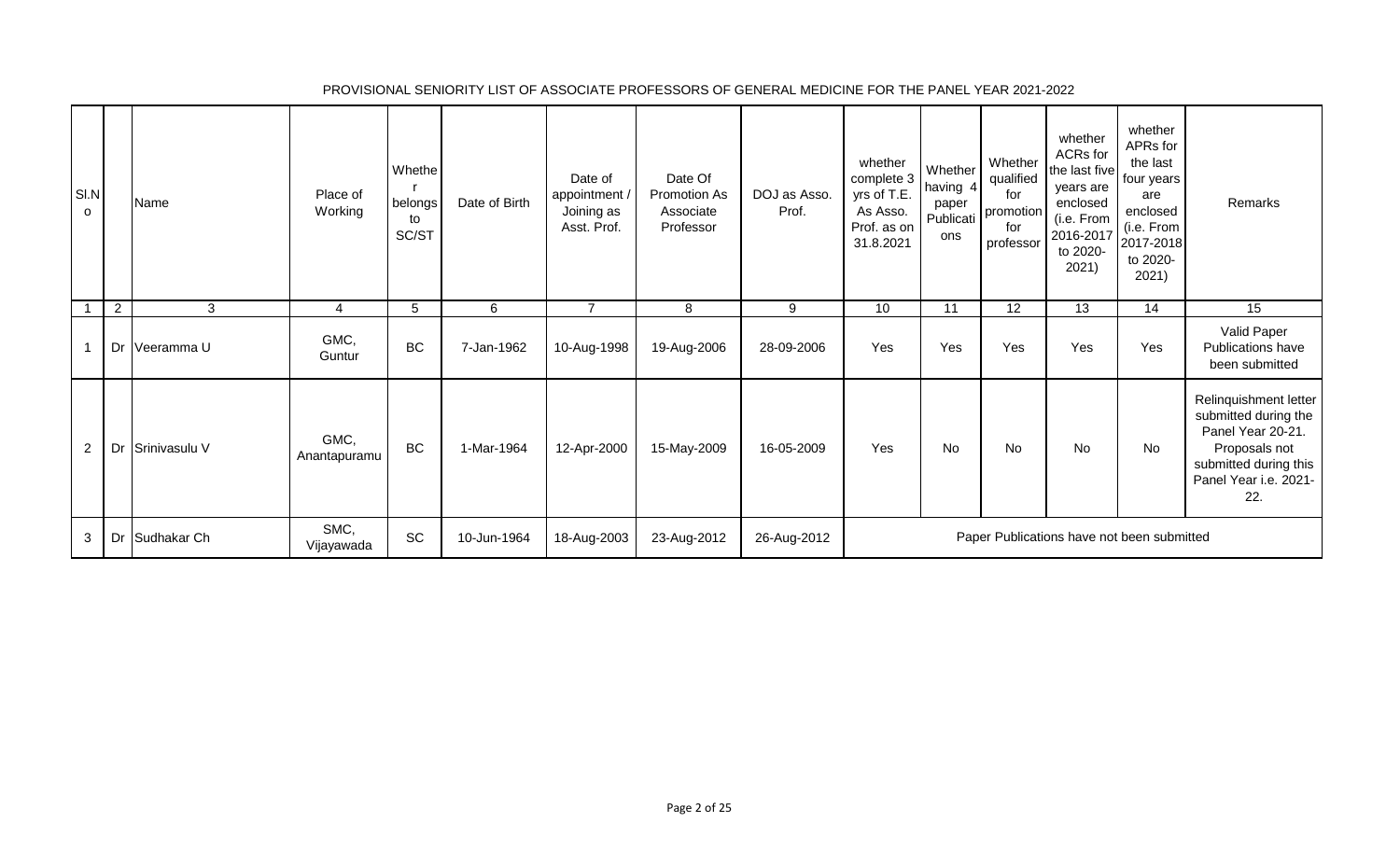| SI.N<br>$\circ$ |                | Name                | Place of<br>Working   | Whethe<br>belongs<br>to<br>SC/ST | Date of Birth | Date of<br>appointment /<br>Joining as<br>Asst. Prof. | Date Of<br>Promotion As<br>Associate<br>Professor | DOJ as Asso.<br>Prof. | whether<br>complete 3<br>yrs of T.E.<br>As Asso.<br>Prof. as on<br>31.8.2021 | Whether<br>having 4<br>paper<br>Publicati<br>ons | Whether<br>qualified<br>for<br>promotion<br>for<br>professor | whether<br>ACRs for<br>the last five<br>years are<br>enclosed<br>(i.e. From<br>2016-2017<br>to 2020-<br>2021) | whether<br>APRs for<br>the last<br>four years<br>are<br>enclosed<br>(i.e. From<br>2017-2018<br>to 2020-<br>2021) | Remarks                                                                                                                                                                                                                                                                         |
|-----------------|----------------|---------------------|-----------------------|----------------------------------|---------------|-------------------------------------------------------|---------------------------------------------------|-----------------------|------------------------------------------------------------------------------|--------------------------------------------------|--------------------------------------------------------------|---------------------------------------------------------------------------------------------------------------|------------------------------------------------------------------------------------------------------------------|---------------------------------------------------------------------------------------------------------------------------------------------------------------------------------------------------------------------------------------------------------------------------------|
|                 | $\overline{2}$ | 3                   | $\overline{4}$        | 5                                | 6             | $\overline{7}$                                        | 8                                                 | 9                     | 10                                                                           | 11                                               | 12                                                           | 13                                                                                                            | 14                                                                                                               | 15                                                                                                                                                                                                                                                                              |
| 4               |                | Dr Abdul Raheem     | GMC,<br>Anantapuramu  | OC                               | 11-Aug-1974   | 12.03.2005                                            | 30.08.2013                                        | 02.09.2013            | Yes                                                                          | Yes                                              | $\cdots$                                                     | Yes                                                                                                           | Yes                                                                                                              | Punishement imposed<br>to stoppage of (2) two<br><b>Annual Grade</b><br>Increments with<br>cumulative effect and<br>treated the absence<br>period w.e.f. 01-09-<br>2015 to 03-09-2017 as<br>dies-non. vide this<br>office Procdgs Rc. No.<br>7308/ E1.A/2017, dt.<br>03-01-2019 |
| 5               |                | Dr D Sudheer Babu   | GMC, Guntur           | OC                               | 26-Nov-1970   | 21-Mar-2005                                           | 31-Aug-2013                                       | 01-09-2013            | Yes                                                                          | Yes                                              | Yes                                                          | Yes                                                                                                           | Yes                                                                                                              | Valid Paper<br>Publications have<br>been submitted                                                                                                                                                                                                                              |
| 6               | Dr             | T Muneeswara Reddy  | SVMC, Tirupati        | OC                               | 5-Mar-1960    | 17-Jul-2008                                           | 31-Aug-2013                                       | 07-09-2013            | Yes                                                                          | Yes                                              | Yes                                                          | Yes                                                                                                           | Yes                                                                                                              | Valid Paper<br>Publications have not<br>been submitted                                                                                                                                                                                                                          |
| $\overline{7}$  |                | Dr Ravi Kumar NAVSK | AMC,<br>Visakhapatnam | BC                               | 22-Jul-1963   | 19-May-1994                                           | 06-09-2017                                        | 08-09-2017            | Yes                                                                          | Yes                                              | Yes                                                          | Yes                                                                                                           | Yes                                                                                                              | Valid Paper<br>Publications have<br>been submitted                                                                                                                                                                                                                              |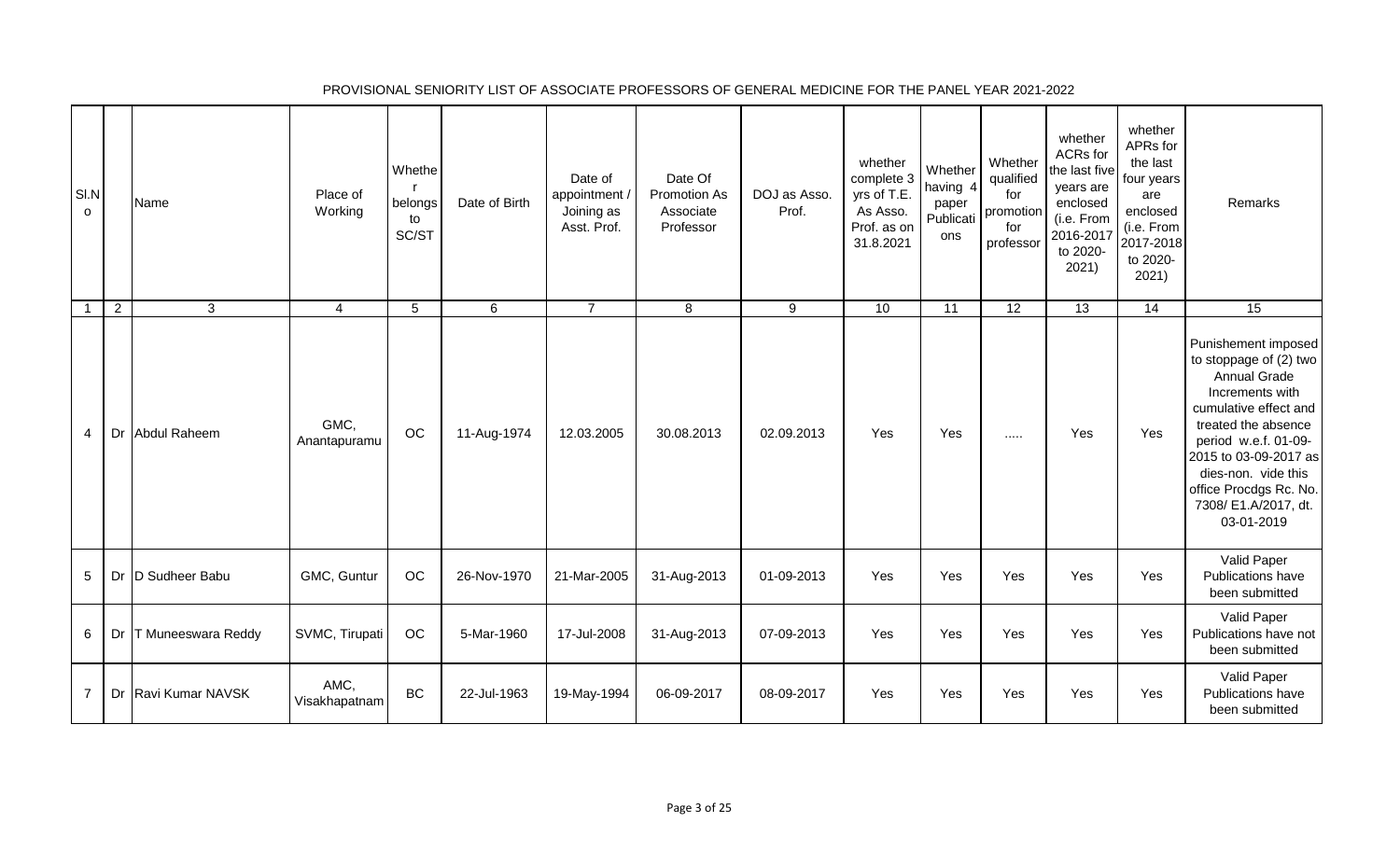| SI.N<br>$\Omega$        |                | Name                  | Place of<br>Working   | Whethe<br>belongs<br>to<br>SC/ST | Date of Birth | Date of<br>appointment<br>Joining as<br>Asst. Prof. | Date Of<br><b>Promotion As</b><br>Associate<br>Professor | DOJ as Asso.<br>Prof. | whether<br>complete 3<br>yrs of T.E.<br>As Asso.<br>Prof. as on<br>31.8.2021 | Whether<br>having 4<br>paper<br>Publicati<br>ons | Whether<br>qualified<br>for<br>promotion<br>for<br>professor | whether<br>ACRs for<br>the last five<br>years are<br>enclosed<br>(i.e. From<br>2016-2017<br>to 2020-<br>2021) | whether<br>APRs for<br>the last<br>four years<br>are<br>enclosed<br>(i.e. From<br>2017-2018<br>to 2020-<br>2021) | Remarks                                                   |
|-------------------------|----------------|-----------------------|-----------------------|----------------------------------|---------------|-----------------------------------------------------|----------------------------------------------------------|-----------------------|------------------------------------------------------------------------------|--------------------------------------------------|--------------------------------------------------------------|---------------------------------------------------------------------------------------------------------------|------------------------------------------------------------------------------------------------------------------|-----------------------------------------------------------|
| $\overline{\mathbf{1}}$ | $\overline{2}$ | 3                     | $\overline{4}$        | 5                                | $\,6$         | $\overline{7}$                                      | 8                                                        | 9                     | 10                                                                           | 11                                               | 12                                                           | 13                                                                                                            | 14                                                                                                               | 15                                                        |
| 8                       |                | Dr Santosh Kumar K    | AMC,<br>Visakhapatnam | SC                               | 19-Nov-1970   | 15-Mar-2001                                         | 06-09-2017                                               | 18-09-2017            | Yes                                                                          | Yes                                              | Yes                                                          | Yes                                                                                                           | Yes                                                                                                              | Valid Paper<br>Publications have<br>been submitted        |
| 9                       |                | Dr D.Markandeyulu     | RMC, Kakinada         | OC                               | 31-Mar-64     | 17-Mar-05                                           | 06-09-2017                                               | 07-09-2017            | Yes                                                                          | <b>No</b>                                        | <b>No</b>                                                    | <b>No</b>                                                                                                     | <b>No</b>                                                                                                        | Proposals have not<br>been submitted                      |
| 10                      |                | Dr M. Sureswar Reddy  | RIMS, Kadapa          | $_{\rm OC}$                      | 24.12.2000    | 11-Mar-06                                           | 06-09-2017                                               | 07-09-2017            | Yes                                                                          | Yes                                              | Yes                                                          | Yes                                                                                                           | Yes                                                                                                              | Valid Paper<br><b>Publications have</b><br>been submitted |
| 11                      |                | Dr Sk Ahmed           | SMC,<br>Vijayawada    | OC                               | 15.1.69       | 25-Aug-06                                           | 06-09-2017                                               | 07-09-2017            | <b>Yes</b>                                                                   | <b>No</b>                                        | <b>No</b>                                                    | No                                                                                                            | <b>No</b>                                                                                                        | Proposals have not<br>been submitted.                     |
| 12                      |                | Dr G. Vasavilatha     | AMC,<br>Visakhapatnam | BC-D                             | 5.8.72        | 7-Oct-06                                            | 06-09-2017                                               | 08-09-2017            | Yes                                                                          | Yes                                              | Yes                                                          | Yes                                                                                                           | Yes                                                                                                              | Valid Paper<br>Publications have<br>been submitted        |
| 13                      |                | Dr P.S.Usha Rani      | SMC,<br>Vijyawada     | S.C.                             | 08.07.1976    | 4-Nov-06                                            | 06-09-2017                                               | 09-09-2017            | Yes                                                                          | Yes                                              | Yes                                                          | Yes                                                                                                           | Yes                                                                                                              | Valid Paper<br>Publications have<br>been submitted        |
| 14                      |                | Dr N Harshavardhan    | RIMS, Ongole          | <b>SC</b>                        | 21.7.75       | 6-Nov-06                                            | 06-09-2017                                               | 08-09-2017            | Yes                                                                          | <b>No</b>                                        | No                                                           | <b>No</b>                                                                                                     | <b>No</b>                                                                                                        | Proposals have not<br>been submitted.                     |
| 15                      |                | Dr K.Thulasiram       | SVMC,<br>Tirupathi    | <b>ST</b>                        | 06.04.1978    | 10-Nov-06                                           | 06-09-2017                                               | 16-09-2017            | Yes                                                                          | Yes                                              | Yes                                                          | Yes                                                                                                           | Yes                                                                                                              | Valid Paper<br>Publications have<br>been submitted        |
| 16                      |                | Dr M. Madan Mohan Rao | GMC, Kadapa           | <b>SC</b>                        | 9.6.72        | 13-Nov-06                                           | 06-09-2017                                               | 07-09-2017            | Yes                                                                          | Yes                                              | Yes                                                          | Yes                                                                                                           | Yes                                                                                                              | Valid Paper<br>Publications have<br>been submitted        |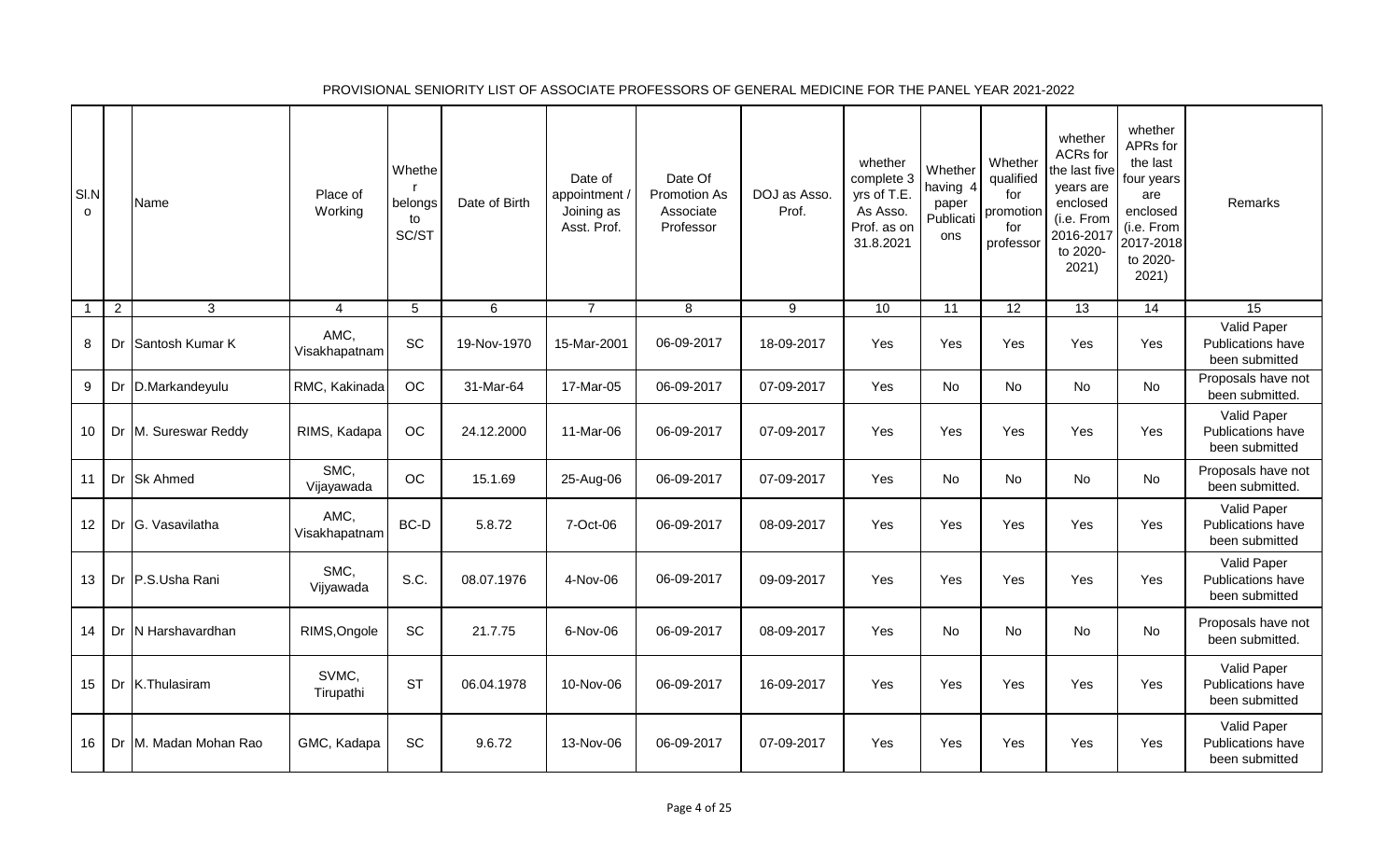| SI.N<br>$\Omega$ |                | Name                                      | Place of<br>Working   | Whethe<br>belongs<br>to<br>SC/ST | Date of Birth | Date of<br>appointment /<br>Joining as<br>Asst. Prof. | Date Of<br>Promotion As<br>Associate<br>Professor | DOJ as Asso.<br>Prof. | whether<br>complete 3<br>yrs of T.E.<br>As Asso.<br>Prof. as on<br>31.8.2021 | Whether<br>having 4<br>paper<br>Publicati<br>ons | Whether<br>qualified<br>for<br>promotion<br>for<br>professor | whether<br><b>ACRs</b> for<br>the last five<br>years are<br>enclosed<br>(i.e. From<br>2016-2017<br>to 2020-<br>2021) | whether<br>APRs for<br>the last<br>four years<br>are<br>enclosed<br>(i.e. From<br>2017-2018<br>to 2020-<br>2021) | Remarks                                                      |
|------------------|----------------|-------------------------------------------|-----------------------|----------------------------------|---------------|-------------------------------------------------------|---------------------------------------------------|-----------------------|------------------------------------------------------------------------------|--------------------------------------------------|--------------------------------------------------------------|----------------------------------------------------------------------------------------------------------------------|------------------------------------------------------------------------------------------------------------------|--------------------------------------------------------------|
| $\overline{1}$   | $\overline{2}$ | $\mathbf{3}$                              | $\overline{4}$        | 5                                | 6             | $\overline{7}$                                        | 8                                                 | 9                     | 10                                                                           | 11                                               | $\overline{12}$                                              | $\overline{13}$                                                                                                      | 14                                                                                                               | $\overline{15}$                                              |
| 17               |                | Dr B. Sudarsi                             | ACSR GMC,<br>Nellore  | SC                               | 14.8.73       | 24-Jul-07                                             | 06-09-2017                                        | 16-09-2017            | Yes                                                                          | Yes                                              | Yes                                                          | Yes                                                                                                                  | Yes                                                                                                              | Valid Paper<br>Publications have<br>been submitted           |
| 18               |                | Dr Ch. Indira Priyadarsini                | ACSR GMC,<br>Nellore  | BC-C                             | 15.7.68       | 18-Oct-07                                             | 06-09-2017                                        | 14-09-2017            | Yes                                                                          | Yes                                              | Yes                                                          | Yes                                                                                                                  | Yes                                                                                                              | Valid Paper<br>Publications have<br>been submitted           |
| 19               |                | Dr K. Sunil Naik                          | GMC,<br>Srikakulam    | <b>ST</b>                        | 1.5.69        | $2-May-08$                                            | 06-09-2017                                        | 07-09-2017            | Yes                                                                          | Yes                                              | Yes                                                          | Yes                                                                                                                  | Yes                                                                                                              | Valid Paper<br>Publications have<br>been submitted           |
| 20               |                | Dr N. Kalyani                             | GMC. Guntur           | SC                               | 2.2.74        | 23-Jul-08                                             | 06-09-2017                                        | 07-09-2017            | Yes                                                                          | Yes                                              | Yes                                                          | Yes                                                                                                                  | Yes                                                                                                              | Valid Paper<br>Publications have<br>been submitted           |
| 21               |                | Dr K. Sridevi                             | AMC,<br>Visakhapatnam | BC-A                             | 26.8.74       | 4-Aug-08                                              | 06-09-2017                                        | 07-09-2017            | Yes                                                                          | Yes                                              | Yes                                                          | Yes                                                                                                                  | Yes                                                                                                              | Valid Paper<br><b>Publications have</b><br>been submitted    |
| 22               | Dr             | Dr. N. Vikram Ali Benhar                  | RMC, Kakinada         | <b>ST</b>                        | 11-03-1973    | 04-11-2006                                            | 31-08-2018                                        | 26-09-2018            | Yes                                                                          | No                                               | No                                                           | <b>No</b>                                                                                                            | No                                                                                                               | Proposals have not<br>been submitted                         |
| 23               |                | Dr Dr.S.M. Saifullah Quraishi GMC, Kadapa |                       | OC                               | 05-01-1972    | 13-11-2006                                            | 31-08-2018                                        | 01-09-2018            | Yes                                                                          | No                                               | No                                                           | No                                                                                                                   | No                                                                                                               | Proposals have not<br>been submitted.<br>Charge Memo issued. |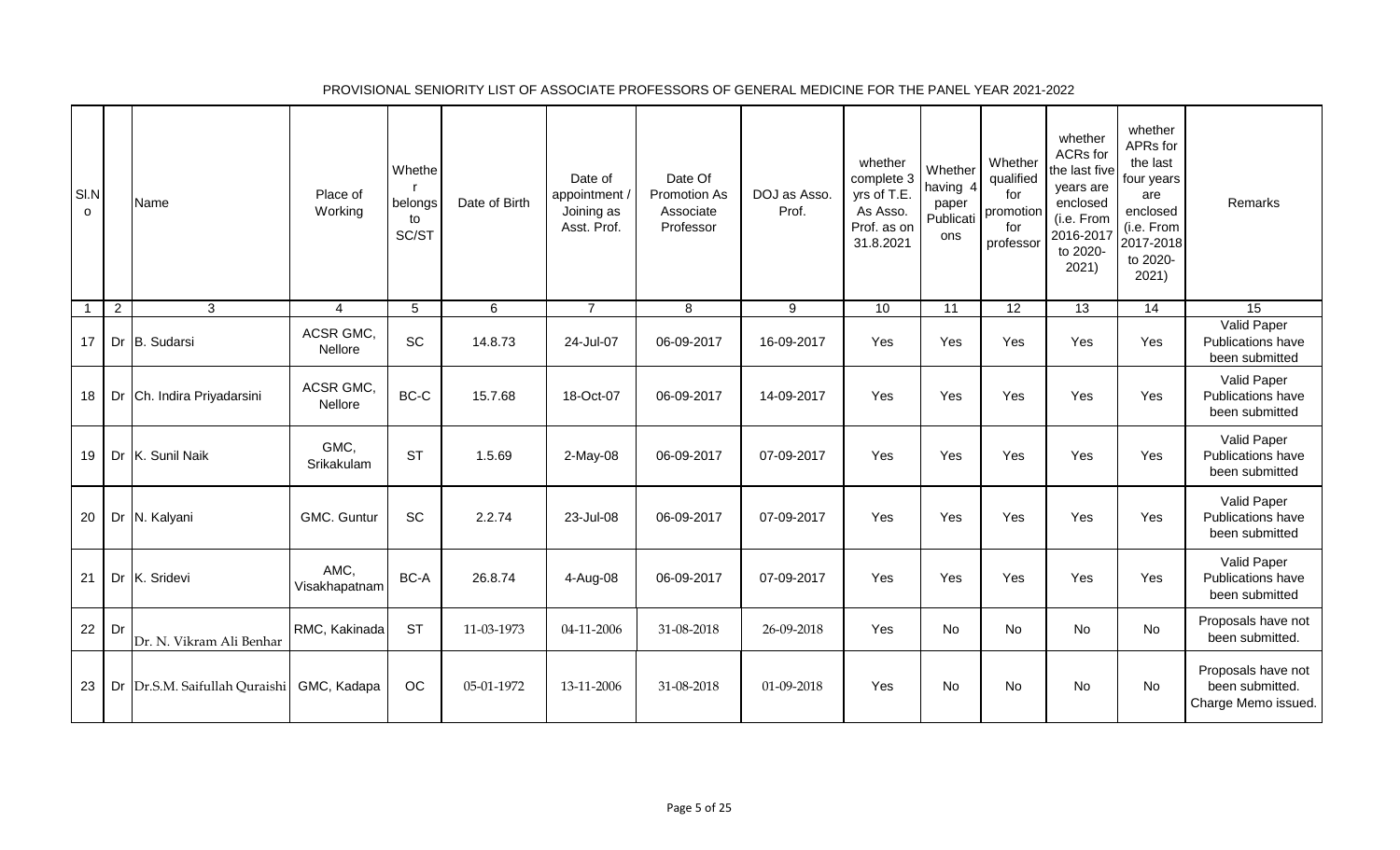| SI.N<br>0 |    | Name                     | Place of<br>Working | Whethe<br>belongs<br>to<br>SC/ST | Date of Birth | Date of<br>appointment<br>Joining as<br>Asst. Prof. | Date Of<br>Promotion As<br>Associate<br>Professor | DOJ as Asso.<br>Prof. | whether<br>complete 3<br>yrs of T.E.<br>As Asso.<br>Prof. as on<br>31.8.2021 | Whether<br>having 4<br>paper<br>Publicati<br>ons | Whether<br>qualified<br>for<br>promotion<br>for<br>professor | whether<br>ACRs for<br>the last five<br>years are<br>enclosed<br>(i.e. From<br>2016-2017<br>to 2020-<br>2021) | whether<br>APRs for<br>the last<br>four years<br>are<br>enclosed<br>(i.e. From<br>2017-2018<br>to 2020-<br>2021) | Remarks                                                   |
|-----------|----|--------------------------|---------------------|----------------------------------|---------------|-----------------------------------------------------|---------------------------------------------------|-----------------------|------------------------------------------------------------------------------|--------------------------------------------------|--------------------------------------------------------------|---------------------------------------------------------------------------------------------------------------|------------------------------------------------------------------------------------------------------------------|-----------------------------------------------------------|
|           | 2  | $\mathbf{3}$             | 4                   | 5                                | 6             | $\overline{7}$                                      | 8                                                 | 9                     | 10                                                                           | 11                                               | 12                                                           | 13                                                                                                            | 14                                                                                                               | 15                                                        |
| 24        |    | Dr P Ravi Kaladhar Reddy | KMC, Kurnool        | OC                               | 13-08-1972    | 13-08-2008                                          | 31-08-2018                                        | 01-09-2018            | Yes                                                                          | Yes                                              | Yes                                                          | Yes                                                                                                           | Yes                                                                                                              | Valid Paper<br><b>Publications have</b><br>been submitted |
| 25        |    | Dr P.Rama Rao            | GMC, Kadapa         | BC-A                             | 06-05-1972    | 23-08-2008                                          | 31-08-2018                                        | 01-09-2018            | Yes                                                                          | <b>No</b>                                        | No                                                           | <b>No</b>                                                                                                     | <b>No</b>                                                                                                        | Proposals have not<br>been submitted.                     |
| 26        | Dr | C Vasavi                 | GMC, Ongole         | OC                               | 10-05-1966    | 2-Jun-09                                            | 31-08-2018                                        | 01-09-2018            | Yes                                                                          | No                                               | No                                                           | Yes                                                                                                           | Yes                                                                                                              | Not having 4 Valid<br><b>Paper Publications</b>           |
| 27        |    | Dr R Niveditha           | SMC,<br>Vijayawada  | <b>ST</b>                        | 02-06-1973    | 20-10-2010                                          | 31-08-2018                                        | 31-08-2018            | Yes                                                                          | Yes                                              | Yes                                                          | Yes                                                                                                           | Yes                                                                                                              | Valid Paper<br>Publications have<br>been submitted        |
| 28        | Dr | G Kamala Rajeswari       | GMC, Guntur         | OC                               | 21-Jun-65     | 13-Jul-09                                           | 21-10-2020                                        | 21-10-2020            |                                                                              |                                                  |                                                              | Teaching Experience not completed.                                                                            |                                                                                                                  |                                                           |
| 29        | Dr | P C Vasantha Rao         | KMC, Kurnool        | OC                               | 2-Aug-64      | 11-Mar-10                                           | 21-10-2020                                        | 21-10-2020            |                                                                              |                                                  |                                                              | Teaching Experience not completed.                                                                            |                                                                                                                  |                                                           |
| 30        | Dr | V Rushendra Kumari       | SVMC, Tirupati      | OC                               | 5-Nov-72      | 4-Nov-10                                            | 21-10-2020                                        | 04-11-2020            |                                                                              |                                                  |                                                              | Teaching Experience not completed.                                                                            |                                                                                                                  |                                                           |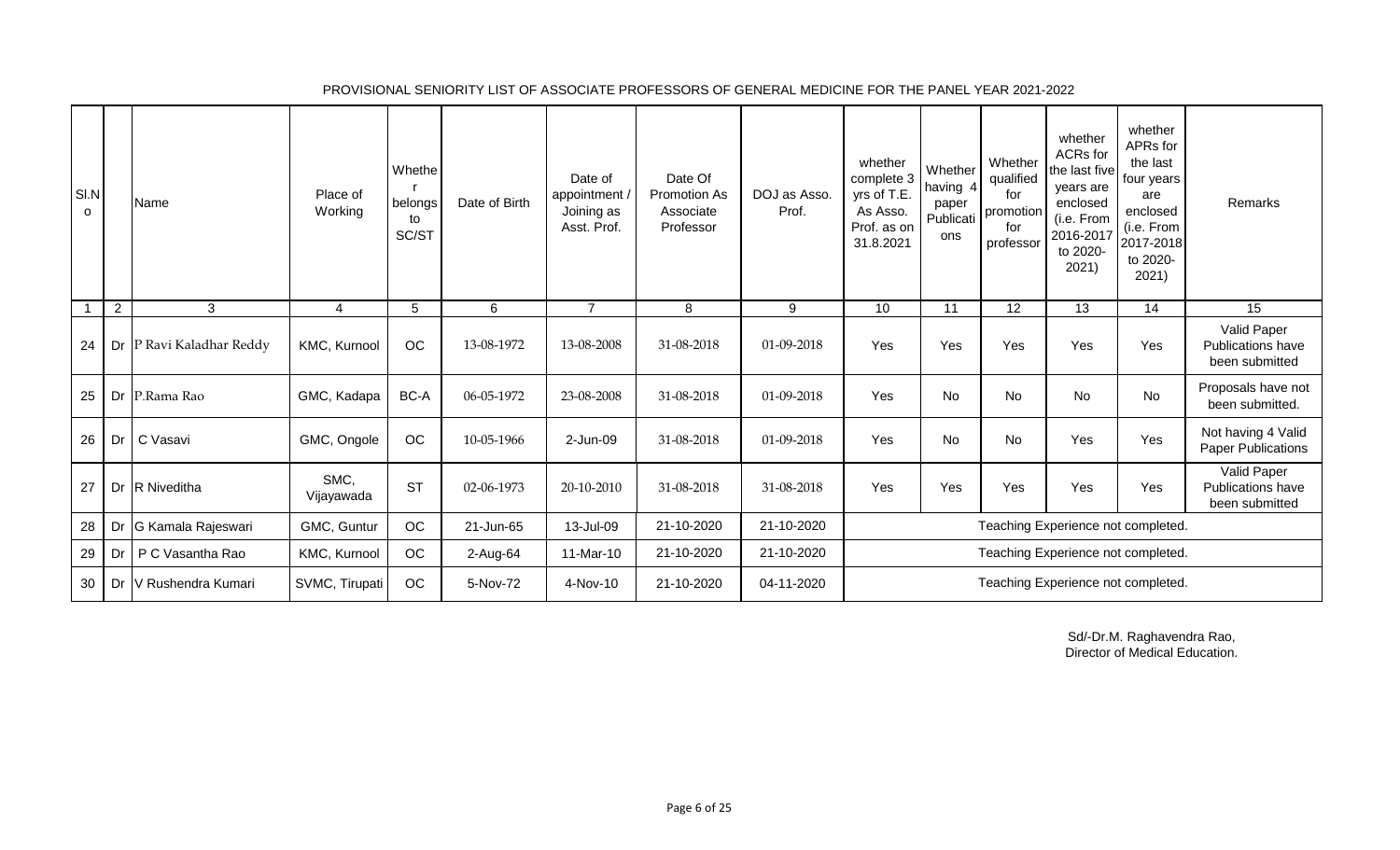|                |         |                          |                       |                  |               |                                                       | PROVISIONAL SENIORITY LIST OF ASSOCIATE PROFESSORS OF GENERAL SURGERY FOR THE PANEL YEAR 2021-2022 |                       |                                                                                 |                                         |                                       |                                                                                                          |                                                                                                     |                                                                                              |
|----------------|---------|--------------------------|-----------------------|------------------|---------------|-------------------------------------------------------|----------------------------------------------------------------------------------------------------|-----------------------|---------------------------------------------------------------------------------|-----------------------------------------|---------------------------------------|----------------------------------------------------------------------------------------------------------|-----------------------------------------------------------------------------------------------------|----------------------------------------------------------------------------------------------|
| SI.<br>No      |         | Name                     | Place of Working      | Social<br>status | Date of Birth | Date of<br>appointment /<br>Joining as Asst.<br>Prof. | Date Of Promotion<br>As Associate<br>Professor                                                     | DOJ as Asso.<br>Prof. | Whether<br>completed<br>3 yrs of<br>T.E. As<br>Asso. Prof<br>as on<br>31.8.2021 | Whether<br>having paper<br>Publications | Whether<br>qualified for<br>promotion | whether ACRs<br>for the last five<br>years are<br>enclosed (i.e.<br>From 2016-<br>2017 to 2020-<br>2021) | whether APRs<br>for the last four<br>years are<br>enclosed (i.e.<br>From 2017-2018<br>to 2020-2021) | Remarks                                                                                      |
| $\mathbf{1}$   |         | Dr. Muralikrishna T      | GMC,<br>Ananatapuramu | <b>BC</b>        | 11-Jul-1961   | 12-Apr-2000                                           | 9-Apr-2007                                                                                         |                       | Yes                                                                             | Yes                                     | Yes                                   | Yes                                                                                                      | Yes                                                                                                 | Valid Paper Publications<br>have been submitted                                              |
| $\overline{2}$ |         | Dr. SVPL. Chandra kumar  | RMC, Kakinada         | <b>OC</b>        | 11-May-1973   | 6-Jan-2005                                            | 29-Sep-2015                                                                                        | 3-Oct-2015            | Yes                                                                             | No                                      | <b>No</b>                             | No                                                                                                       | No                                                                                                  | Proposals have not been<br>submitted                                                         |
| 3              |         | Dr. M Koti Reddy         | GMC.<br>Anantapuramu  | <b>OC</b>        | 14-May-1966   | 18-Mar-2005                                           | 29-Sep-2015                                                                                        | 30-Sep-2015           | Yes                                                                             | Yes                                     | Yes                                   | Yes                                                                                                      | Yes                                                                                                 | Valid Paper Publications<br>have been submitted                                              |
| 3              |         | Dr. P. Srinivasa Sitaram | ACSR GMC.<br>Nellore  | OC               | 7-May-1971    | 19-Mar-2005                                           | 29-Sep-2015                                                                                        | 3-Oct-2015            |                                                                                 |                                         |                                       |                                                                                                          |                                                                                                     | Paper Publications are not received as Per GO Ms No 32, HM & FW (A2) Dept., Dt. 02.02.2010 & |
| $\overline{4}$ | Dr.     | G. Kiran Kumar           | GMC, Ongole           | SC               | 13.06.1976    | 4-Nov-06                                              | 01-04-2017                                                                                         | 06-04-2017            | Yes                                                                             | Yes                                     | Yes                                   | Yes                                                                                                      | Yes                                                                                                 | Valid Paper Publications<br>have been submitted                                              |
| 5              | Dr.     | W. Sudhakar,             | ACSR GMC.<br>Nellore  | OC               | 20.08.1965    | 3-Nov-05                                              | 01-04-2017                                                                                         | 04-04-2017            | Yes                                                                             | Yes                                     | Yes                                   | Yes                                                                                                      | Yes                                                                                                 | Valid Paper Publications<br>have been submitted                                              |
| 6              | Dr.     | Ch. Kalyan Kumar         | SMC, Vijayawada       | SC               | 03.06.1974    | 6-Nov-06                                              | 01-04-2017                                                                                         | 03-04-2017            | Yes                                                                             | Yes                                     | Yes                                   | Yes                                                                                                      | Yes                                                                                                 | Valid Paper Publications<br>have been submitted                                              |
| $\overline{7}$ | Dr.     | C.Srikanth Reddy         | SVMC, Tirupati        | OC               | 19.07.1976    | 13-Nov-06                                             | 01-04-2017                                                                                         | 03-04-2017            | Yes                                                                             | Yes                                     | Yes                                   | Yes                                                                                                      | Yes                                                                                                 | <b>Valid Paper Publications</b><br>have been submitted                                       |
| 8              | Dr.     | B. Venkata Rao           | ACSR GMC.<br>Nellore  | BC-A             | 21.06.1963    | 14-Apr-07                                             | 01-04-2017                                                                                         | 06-04-2017            | Yes                                                                             | <b>No</b>                               | <b>No</b>                             | <b>No</b>                                                                                                | No                                                                                                  | Proposals have not been<br>submitted                                                         |
| $9\,$          | Dr.     | K. Madhavi Shyamala      | KMC, Kurnool          | SC               | 3-Aug-70      | $1-Sep-09$                                            | 01-04-2017                                                                                         | 13-04-2017            | Yes                                                                             | Yes                                     | Yes                                   | Yes                                                                                                      | Yes                                                                                                 | <b>Valid Paper Publications</b><br>have been submitted                                       |
|                |         | 10 Dr. S. Mythili Devi   | GMC, Ongole           | $BC-B$           | 1-Jun-64      | 6-Jun-07                                              | 01-04-2017                                                                                         | 06-04-2017            | Yes                                                                             | Yes                                     | Yes                                   | Yes                                                                                                      | Yes                                                                                                 | <b>Valid Paper Publications</b><br>have been submitted                                       |
| 11             |         | Dr. P. Adeppa            | SVMC, Tirupati        | BC-A             | 03.05.1968    | 13-Jul-07                                             | 01-04-2017                                                                                         | 03-04-2017            | Yes                                                                             | Yes                                     | Yes                                   | Yes                                                                                                      | Yes                                                                                                 | Valid Paper Publications<br>have been submitted                                              |
|                | 12 IDr. | K. Srinivasa Rao         | SMC, Vijayawada       | BC-B             | 15.07.1972    | 31-Jul-07                                             | 01-04-2017                                                                                         | 03-04-2017            | Yes                                                                             | Yes                                     | Yes                                   | Yes                                                                                                      | Yes                                                                                                 | <b>Valid Paper Publications</b><br>have been submitted                                       |
| 13             | Dr.     | K. Sailaja               | GMC, Anatapur         | OC               | 31-Aug-65     | 3-Nov-07                                              | 01-04-2017                                                                                         | 06-04-2017            | Yes                                                                             | Yes                                     | Yes                                   | Yes                                                                                                      | Yes                                                                                                 | Valid Paper Publications<br>have been submitted                                              |
| 14             | Dr.     | M. Ramachandra           | RIMS, Kadapa          | OC               | 06.04.1975    | 16-Jul-09                                             | 01-04-2017                                                                                         | 03-04-2017            | Yes                                                                             | Yes                                     | Yes                                   | Yes                                                                                                      | Yes                                                                                                 | Valid Paper Publications<br>have been submitted                                              |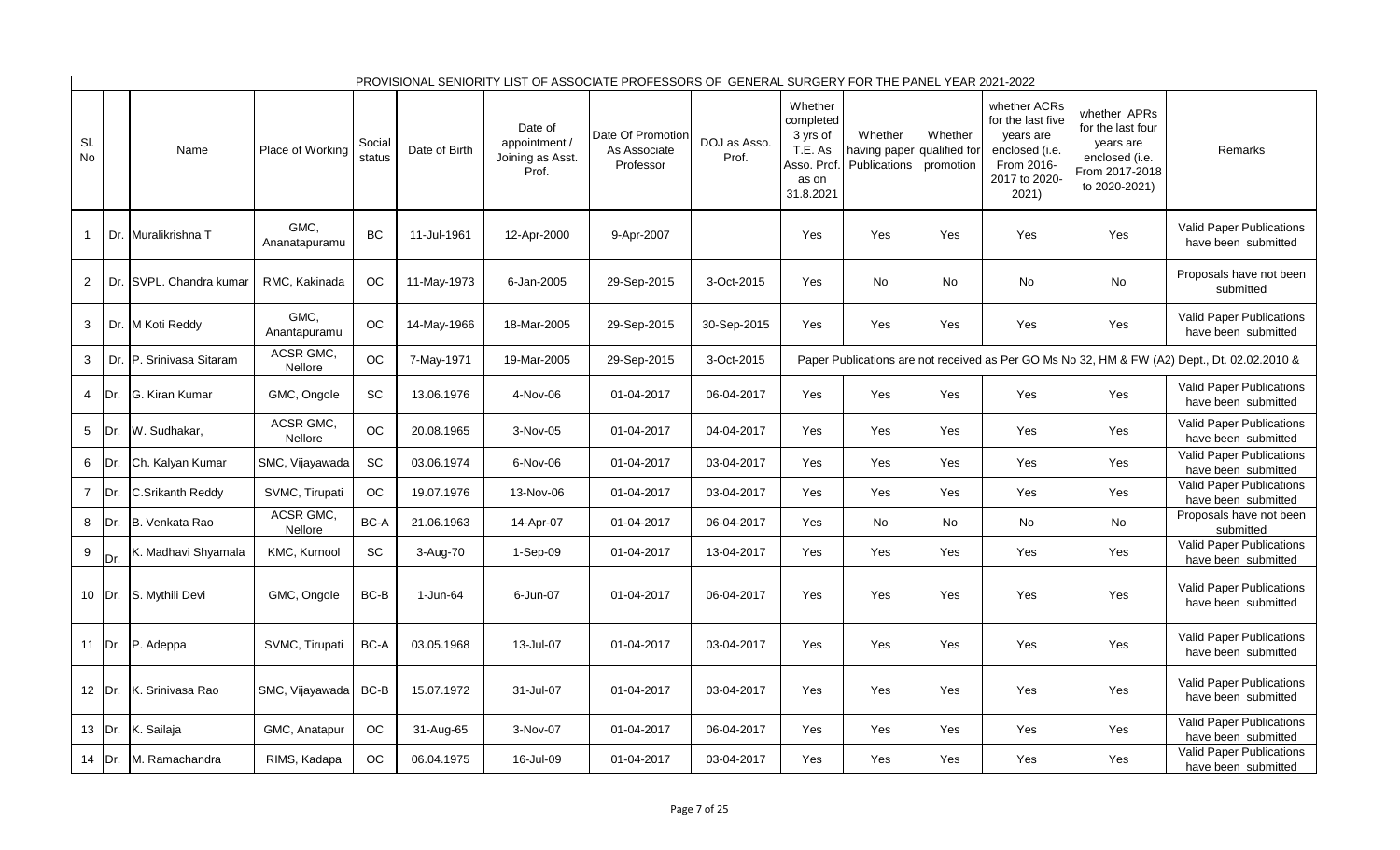| SI.<br>No |          | Name                     | Place of Working      | Social<br>status | Date of Birth | Date of<br>appointment /<br>Joining as Asst.<br>Prof. | Date Of Promotion<br>As Associate<br>Professor | DOJ as Asso.<br>Prof. | Whether<br>completed<br>3 yrs of<br>T.E. As<br>Asso. Prof<br>as on<br>31.8.2021 | Whether<br>having paper qualified for<br>Publications | Whether<br>promotion | whether ACRs<br>for the last five<br>years are<br>enclosed (i.e.<br>From 2016-<br>2017 to 2020-<br>2021) | whether APRs<br>for the last four<br>years are<br>enclosed (i.e.<br>From 2017-2018<br>to 2020-2021) | Remarks                                                                                     |
|-----------|----------|--------------------------|-----------------------|------------------|---------------|-------------------------------------------------------|------------------------------------------------|-----------------------|---------------------------------------------------------------------------------|-------------------------------------------------------|----------------------|----------------------------------------------------------------------------------------------------------|-----------------------------------------------------------------------------------------------------|---------------------------------------------------------------------------------------------|
| 15        | IDr.     | IK. Janardhana Rao       | GMC, Kadapa           | <b>BC</b>        | 19.09.1975    | 28-Jan-10                                             | 01-04-2017                                     | 10-04-2017            | Yes                                                                             | Yes                                                   | Yes                  | Yes                                                                                                      | Yes                                                                                                 | <b>Valid Paper Publications</b><br>have been submitted                                      |
| 16        | IDr.     | Ch Ramanachalam          | GMC, Guntur           | BC-A             | 16-01-1967    | 13-09-2008                                            | 31-08-2018                                     | 31-08-2018            | Yes                                                                             | Yes                                                   | Yes                  | Yes                                                                                                      | Yes                                                                                                 | Valid Paper Publications<br>have been submitted                                             |
| 17        | IDr.     | A Vijaya Lakshmi         | GMC, Ongole           | BC-D             | 20-08-1975    | 27-09-2008                                            | 31-08-2018                                     | 31-08-2018            | Yes                                                                             | Yes                                                   | Yes                  | Yes                                                                                                      | Yes                                                                                                 | Valid Paper Publications<br>have been submitted                                             |
|           | 18   Dr. | K Rojaramani             | SVMC, Tirupati        | <b>ST</b>        | 05-03-1972    | 07-09-2012                                            | 31-08-2018                                     | 01-09-2018            | Yes                                                                             | Yes                                                   | Yes                  | Yes                                                                                                      | Yes                                                                                                 | <b>Valid Paper Publications</b><br>have been submitted                                      |
| 19 Dr.    |          | B Vanaja Ratna<br>Kumari | AMC,<br>Visakhapatnam | SC               | 12-02-1967    | 06-04-2009                                            | 31-08-2018                                     | 31-08-2018            | Yes                                                                             | Yes                                                   | Yes                  | Yes                                                                                                      | Yes                                                                                                 | Valid Paper Publications<br>have been submitted                                             |
| 20 Dr.    |          | Ch Satyanarayana         | ACSR GMC,<br>Nellore  | BC               | 01-07-1963    | 10-03-2010                                            | 31-08-2018                                     | 01-09-2018            |                                                                                 |                                                       |                      |                                                                                                          |                                                                                                     | Paper Publications are not received as Per GO Ms No 32, HM & FW (A2) Dept., Dt. 02.02.2010. |
| 21        | Dr.      | K V Vigneswara Rao       | GMC, Kadapa           | BC-B             | 01-07-1963    | 11-03-2010                                            | 31-08-2018                                     | 14-09-2018            |                                                                                 |                                                       |                      |                                                                                                          |                                                                                                     | Paper Publications are not received as Per GO Ms No 32, HM & FW (A2) Dept., Dt. 02.02.2010. |
| 22 Dr.    |          | J Jayaram                | KMC, Kurnool          | BC-A             | 09-11-1968    | 11-03-2010                                            | 31-08-2018                                     | 01-09-2018            | Yes                                                                             | Yes                                                   | Yes                  | Yes                                                                                                      | Yes                                                                                                 | Valid Paper Publications<br>have been submitted                                             |
| 23        | IDr.     | S Zwalitha               | GMC, Kadapa           | BC-D             | 24-11-1973    | 22-03-2010                                            | 31-08-2018                                     | 14-09-2018            |                                                                                 |                                                       |                      |                                                                                                          |                                                                                                     | Paper Publications are not received as Per GO Ms No 32, HM & FW (A2) Dept., Dt. 02.02.2010. |
| 24        | IDr.     | V Vijayalakshmi          | GMC,<br>Anantapuramu  | $BC-B$           | 29-04-1970    | 23-03-2010                                            | 31-08-2018                                     | 01-09-2018            | Yes                                                                             | Yes                                                   | Yes                  | Yes                                                                                                      | Yes                                                                                                 | <b>Valid Paper Publications</b><br>have been submitted                                      |

 $\blacksquare$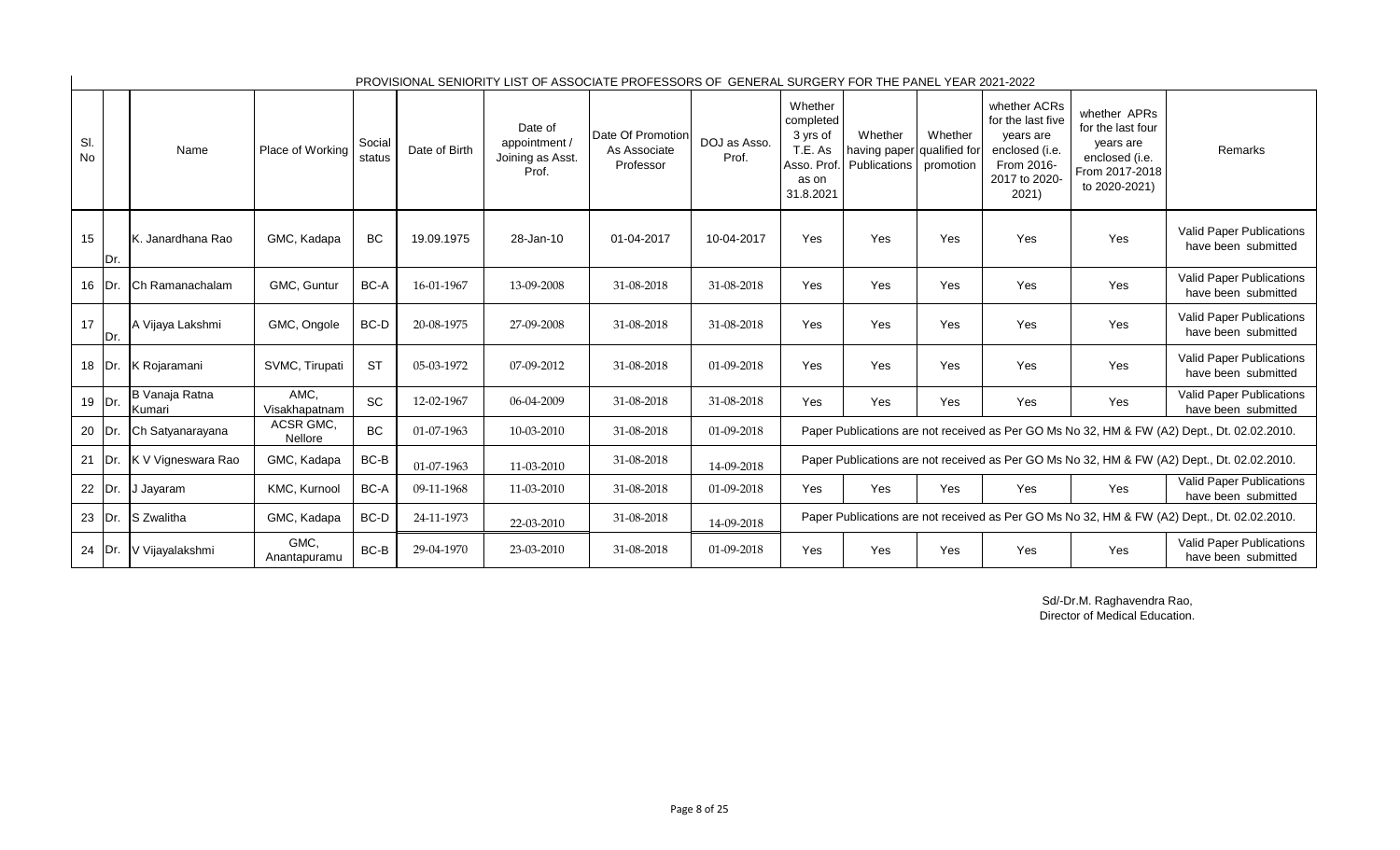| SI.<br>No               |                | Name                       | Place of Working            | Social<br>status | Date of Birth | Date of<br>appointment /<br>Joining as Asst.<br>Prof. | Date Of<br>Promotion As<br>Associate<br>Professor | DOJ as Asso.<br>Prof. | Whether<br>completed<br>3 yrs of<br>T.E. As<br>Asso. Prof. Publication<br>as on<br>31.8.2021 | Whether<br>having<br>paper<br>s | Wheter<br>qualified<br>for<br>promotion | whether ACRs<br>for the last five<br>years are<br>enclosed (i.e.<br>From 2016-<br>2017 to 2020-<br>2021) | whether APRs<br>for the last four<br>years are<br>enclosed (i.e.<br>From 2017-2018<br>to 2020-2021) | Remarks                                                                                                                                                                                               |
|-------------------------|----------------|----------------------------|-----------------------------|------------------|---------------|-------------------------------------------------------|---------------------------------------------------|-----------------------|----------------------------------------------------------------------------------------------|---------------------------------|-----------------------------------------|----------------------------------------------------------------------------------------------------------|-----------------------------------------------------------------------------------------------------|-------------------------------------------------------------------------------------------------------------------------------------------------------------------------------------------------------|
| $\mathbf{1}$            | $\overline{2}$ | 3                          | $\overline{4}$              | $\sqrt{5}$       | 6             | $\overline{7}$                                        | 8                                                 | 9                     | 10                                                                                           | 11                              | 12                                      | $\overline{13}$                                                                                          | $\overline{14}$                                                                                     | 15                                                                                                                                                                                                    |
|                         |                | Dr. S. Aruna               | GMC, Guntur                 | <b>BC</b>        | 20-Jun-1962   | 12-Feb-1999                                           | 01-04-2017                                        | 02-04-2017            | Yes                                                                                          | No                              | No                                      | No                                                                                                       | No                                                                                                  | Proposals have not been<br>submitted                                                                                                                                                                  |
|                         |                | 2   Dr. R. Geetha Vandana  | AMC,<br>Visakhapatam        | BC-D             | 15-Jul-1969   | 23-Jun-2000                                           | 01-04-2017                                        | 12-04-2017            | Yes                                                                                          | Yes                             | No                                      | No                                                                                                       | No                                                                                                  | She got promotion during<br>the Panel Year 2020-21, but<br>she has not joioned.<br>Proposals not submitted in<br>this panel year i.e. 2021-22.                                                        |
| 3                       |                | Dr. M. Swarnalatha         | AMC,<br>Visakhapatnam       | $BC-B$           | 15-Aug-1962   | 21-Aug-2000                                           | 01-04-2017                                        | 13-04-2017            | Yes                                                                                          | Yes                             | No                                      | No                                                                                                       | No                                                                                                  | Proposals have not been<br>submitted                                                                                                                                                                  |
| $\overline{\mathbf{4}}$ |                | Dr. P. Sailaja             | AMC,<br>Visakhapatam        |                  | 31-Mar-1966   | 22-Aug-2000                                           | 06-09-2017                                        | 06-09-2017            | No                                                                                           | Yes                             | Yes                                     | Yes                                                                                                      | Yes                                                                                                 | Valid Paper Publications<br>have been submitted.                                                                                                                                                      |
|                         |                | 5 Dr. R. Vidya Rama        | AMC,<br>Visakhapatam        | <b>OC</b>        | 25-Jan-1968   | 18-Dec-2000                                           | 06-09-2017                                        | 07-09-2017            | No                                                                                           | Yes                             | No                                      | No                                                                                                       | No                                                                                                  | Proposals have not been<br>submitted                                                                                                                                                                  |
| 6                       | Dr.            | G. Partha Saradhi<br>Reddy | SVMC, Tiruapati             | OC               | 5-Jan-1967    | 12-Mar-2001                                           | 06-09-2017                                        | 07-09-2017            | No                                                                                           | Yes                             |                                         | Yes                                                                                                      | Yes                                                                                                 | Valid Paper Publications<br>have been submitted.<br>Punishment imposed as<br>"Censure" for his U/A from<br>16-08-2019 to 28-01-2019<br>vide this office Rc.No.<br>11513/E1-A/2017, dt. 23-09-<br>2021 |
| $\overline{7}$          |                | Dr. B. Akkamamba           | RMC, Kakinada               | <b>OC</b>        | 15-03-1966    | 14-02-1999                                            | 07-02-2019                                        | 08-02-2019            |                                                                                              |                                 |                                         |                                                                                                          | Teaching Experience has not been completed                                                          |                                                                                                                                                                                                       |
|                         |                | 8 Dr. K Radha              | ACSR GMC,<br><b>Nellore</b> | <b>OC</b>        | 20-06-1966    | 13-03-2001                                            | 07-02-2019                                        | 09-02-2019            |                                                                                              |                                 |                                         |                                                                                                          | Teaching Experience has not been completed                                                          |                                                                                                                                                                                                       |
|                         |                | 9 Dr. G Prameela Devi      | SVMC, Tirupati              | <b>SC</b>        | 11-06-1967    | 06-02-2002                                            | 07-02-2019                                        | 08-02-2019            | Teaching Experience has not been completed                                                   |                                 |                                         |                                                                                                          |                                                                                                     |                                                                                                                                                                                                       |
|                         |                | 10   Dr. N Chandra Prabha  | RMC, Kakinada               | $\rm BC$         | 05-02-1966    | 04-02-2002                                            | 07-02-2019                                        | 19-02-2019            |                                                                                              |                                 |                                         |                                                                                                          | Teaching Experience has not been completed                                                          |                                                                                                                                                                                                       |
|                         |                | 11 Dr. K Padmavathi        | GMC, Guntur                 |                  | 11-06-1964    | 05-09-2002                                            | 07-02-2019                                        | 14-02-2019            |                                                                                              |                                 |                                         |                                                                                                          | Teaching Experience has not been completed                                                          |                                                                                                                                                                                                       |

PROVISIONAL SENIORITY LIST OF ASSOCIATE PROFESSORS IN THE SPECIALITY OF OBG FOR THE PANEL YEAR 2021-22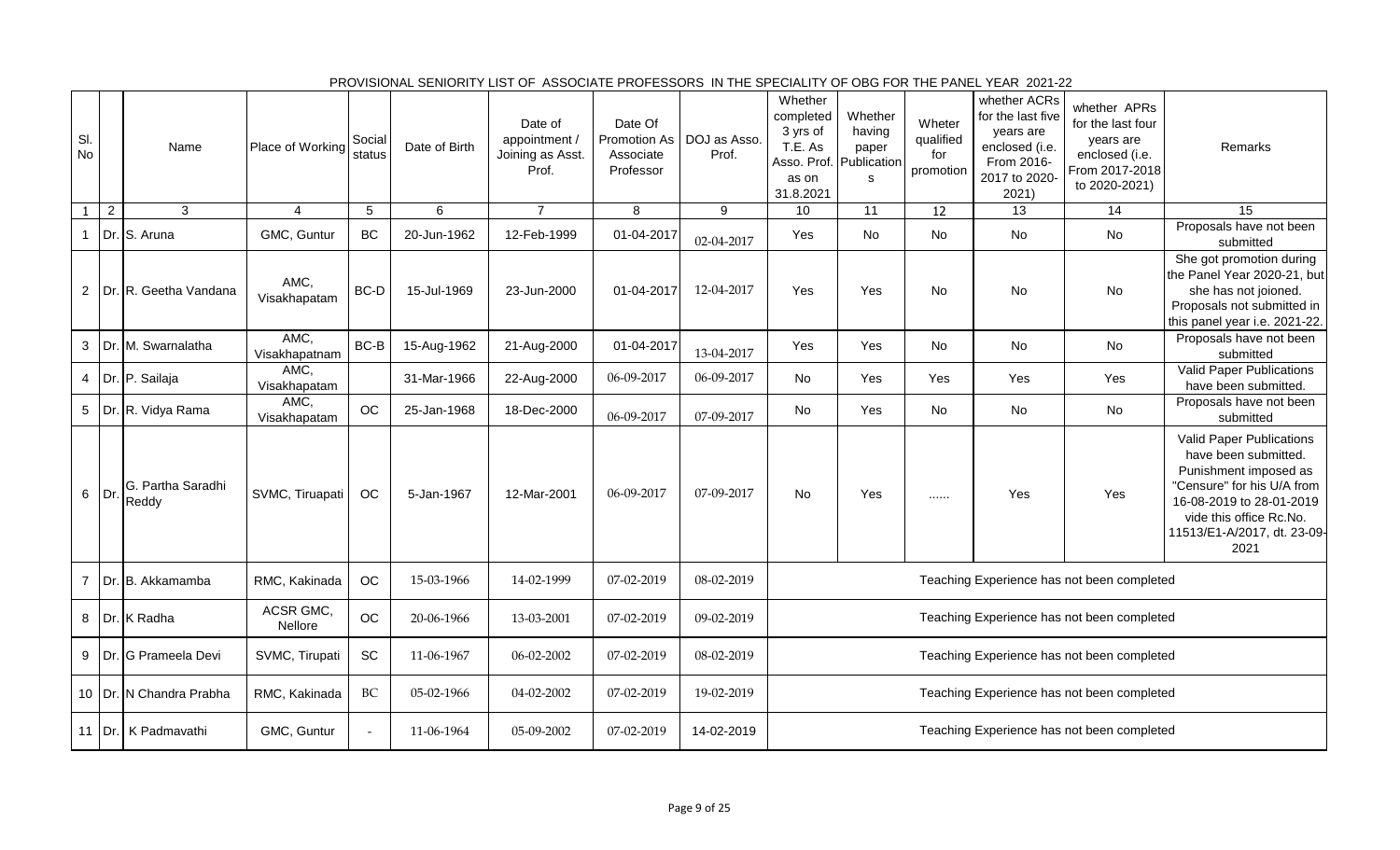| SI.<br>No |     | Name                       | Place of Working      | Social<br>status           | Date of Birth | Date of<br>appointment /<br>Joining as Asst. | Date Of<br>Promotion As<br>Associate | DOJ as Asso.<br>Prof. | Whether<br>completed<br>3 yrs of<br>T.E. As<br>Asso. Prof. Publication | Whether<br>having<br>paper | Wheter<br>qualified<br>for | whether ACRs<br>for the last five<br>years are<br>enclosed (i.e.<br>From 2016- | whether APRs<br>for the last four<br>years are<br>enclosed (i.e. | Remarks |  |  |
|-----------|-----|----------------------------|-----------------------|----------------------------|---------------|----------------------------------------------|--------------------------------------|-----------------------|------------------------------------------------------------------------|----------------------------|----------------------------|--------------------------------------------------------------------------------|------------------------------------------------------------------|---------|--|--|
|           |     |                            |                       |                            |               | Prof.                                        | Professor                            |                       | as on<br>31.8.2021                                                     | $\mathsf{s}$               | promotion                  | 2017 to 2020-<br>2021)                                                         | From 2017-2018<br>to 2020-2021)                                  |         |  |  |
|           |     | 12   Dr. R Sowjanya        | SMC,<br>Vijayawada    | <b>OC</b>                  | 24-07-1962    | 06-11-2002                                   | 07-02-2019                           | 08-02-2019            |                                                                        |                            |                            |                                                                                | Teaching Experience has not been completed                       |         |  |  |
|           |     | 13 Dr. K Indira            | GMC, Guntur           | <b>OC</b>                  | 30-12-1959    | 08-07-2003                                   | 07-02-2019                           | 08-02-2019            |                                                                        |                            |                            |                                                                                | Teaching Experience has not been completed                       |         |  |  |
|           |     | 14   Dr. B Usha Rani       | RMC, Kakinada         | SC-C                       | 12-08-1969    | 11-07-2003                                   | 07-02-2019                           | 08-02-2019            |                                                                        |                            |                            |                                                                                | Teaching Experience has not been completed                       |         |  |  |
|           |     | 15 Dr. S Savithri          | GMC,<br>Anantapuramu  | BC                         | 20-05-1963    | 12-11-2003                                   | 07-02-2019                           | 16-02-2019            |                                                                        |                            |                            |                                                                                | Teaching Experience has not been completed                       |         |  |  |
|           |     | 16   Dr. Gayatthri Sri Sri | GMC,<br>Anantapuramu  | <b>OC</b>                  | 03-08-1964    | 31-03-2006                                   | 07-02-2019                           | 15-02-2019            | Teaching Experience has not been completed                             |                            |                            |                                                                                |                                                                  |         |  |  |
|           |     | 17   Dr.   P Geetha Kumari | AMC,<br>Visakhapatnam | BC-A                       | 17-11-1964    | 14-11-2003                                   | 07-02-2019                           | 08-02-2019            | Teaching Experience has not been completed                             |                            |                            |                                                                                |                                                                  |         |  |  |
|           |     | 18 Dr. R Suchitra          | GMC,<br>Anantapuramu  | $\operatorname{ST}$        | 05-05-1978    | 10-12-2009                                   | 07-02-2019                           | 08-02-2019            |                                                                        |                            |                            |                                                                                | Teaching Experience has not been completed                       |         |  |  |
|           |     | 19 Dr. C Ragasudha         | RMC, Kakinda          | OC                         | 07-09-1971    | 14-11-2003                                   | 07-02-2019                           | 19-02-2019            |                                                                        |                            |                            |                                                                                | Teaching Experience has not been completed                       |         |  |  |
|           |     | 20 Dr. D Padmaja           | KMC, Kurnool          | <b>OC</b>                  | 15-08-1964    | 03-12-2003                                   | 07-02-2019                           | 08-02-2019            |                                                                        |                            |                            |                                                                                | Teaching Experience has not been completed                       |         |  |  |
| 21        |     | Dr. C Vijayalakshmi        | GMC,<br>Anantapuramu  | BC-A                       | 08-10-1964    | 09-01-2004                                   | 07-02-2019                           | 08-02-2019            |                                                                        |                            |                            |                                                                                | Teaching Experience has not been completed                       |         |  |  |
| 22        | Dr. | R Subhashini               | SMC,<br>Vijayawada    | SC                         | 14-05-1969    | 09-08-2004                                   | 07-02-2019                           | 08-02-2019            |                                                                        |                            |                            |                                                                                | Teaching Experience has not been completed                       |         |  |  |
|           |     | 23 Dr. R Padmaja           | AMC,<br>Visakhapatnam | BC-D                       | 27-08-1971    | 01-03-2004                                   | 07-02-2019                           | 19-02-2019            | Teaching Experience has not been completed                             |                            |                            |                                                                                |                                                                  |         |  |  |
| 24        |     | Dr. P Durga Kumari         | SMC,<br>Vijayawada    | BC-A                       | 14-09-1970    | 14-08-2004                                   | 07-02-2019                           | 16-02-2019            | Teaching Experience has not been completed                             |                            |                            |                                                                                |                                                                  |         |  |  |
| 25        |     | Dr. P Vijaya Sheela        | SMC,<br>Vijayawada    | $\ensuremath{\mathsf{SC}}$ | 19-05-1971    | 08-09-2004                                   | 07-02-2019                           | 16-02-2019            |                                                                        |                            |                            |                                                                                | Teaching Experience has not been completed                       |         |  |  |
|           |     | 26 Dr. G Aruna             | SMC,<br>Vijayawada    | $BC-B$                     | 16-06-1965    | 26-05-2005                                   | 07-02-2019                           | 16-02-2019            |                                                                        |                            |                            |                                                                                | Teaching Experience has not been completed                       |         |  |  |

PROVISIONAL SENIORITY LIST OF ASSOCIATE PROFESSORS IN THE SPECIALITY OF OBG FOR THE PANEL YEAR 2021-22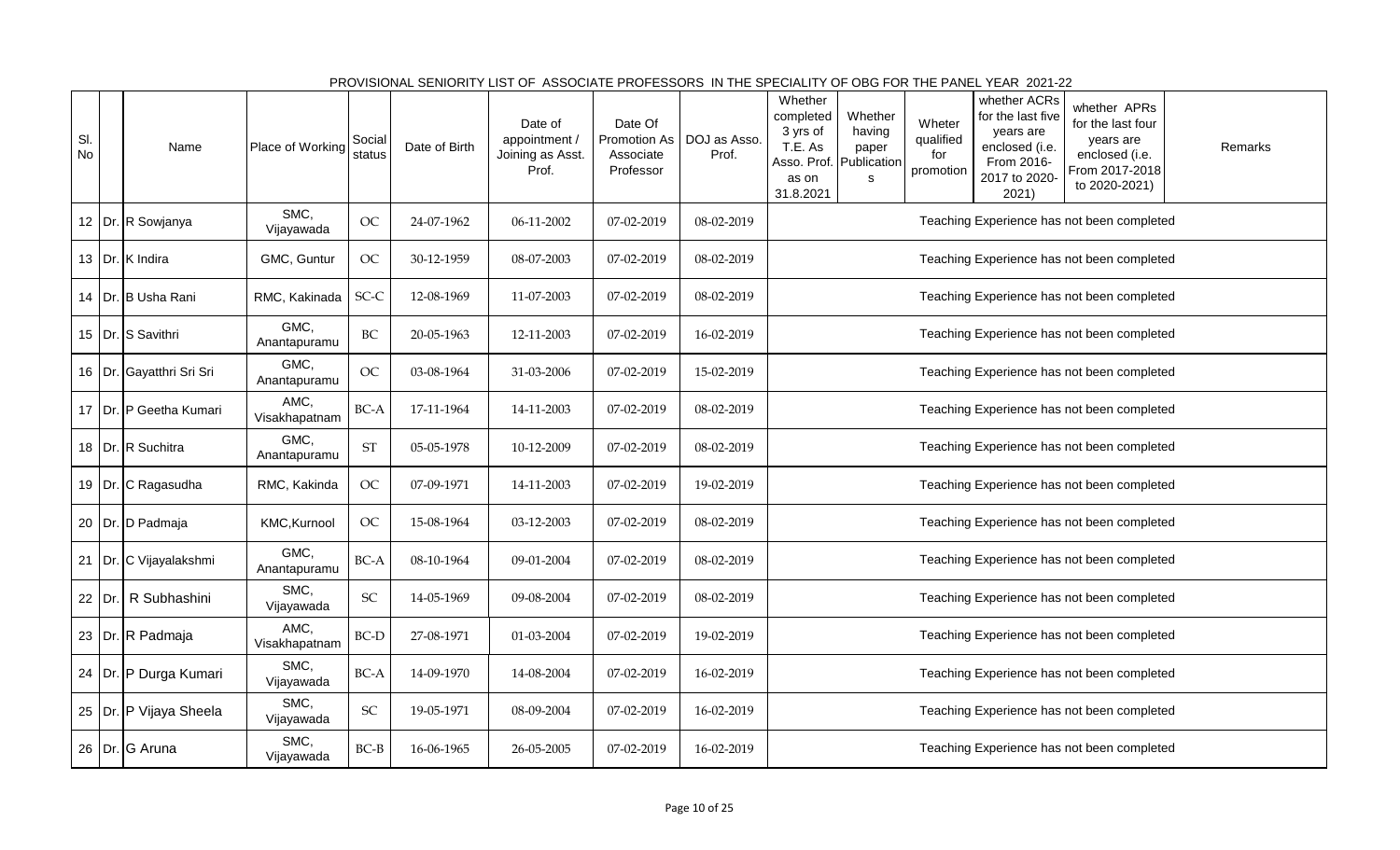| SI.<br>No | Name                      | Place of Working     | Social<br>status | Date of Birth | Date of<br>appointment /<br>Joining as Asst.<br>Prof. | Date Of<br>Promotion As<br>Associate<br>Professor | DOJ as Asso.<br>Prof. | Whether<br>completed<br>3 yrs of<br>T.E. As<br>as on<br>31.8.2021 | Whether<br>having<br>paper<br>Asso. Prof. Publication<br>s | Wheter<br>qualified<br>for<br>promotion | whether ACRs<br>for the last five<br>years are<br>enclosed (i.e.<br>From 2016-<br>2017 to 2020-<br>2021) | whether APRs<br>for the last four<br>years are<br>enclosed (i.e.<br>From 2017-2018<br>to 2020-2021) | Remarks |  |
|-----------|---------------------------|----------------------|------------------|---------------|-------------------------------------------------------|---------------------------------------------------|-----------------------|-------------------------------------------------------------------|------------------------------------------------------------|-----------------------------------------|----------------------------------------------------------------------------------------------------------|-----------------------------------------------------------------------------------------------------|---------|--|
|           | 27 Dr. G Vanaja           | ACSR GMC,<br>Nellore | <b>OC</b>        | 01-10-1973    | 20-07-2006                                            | 07-02-2019                                        | 21-02-2019            | Teaching Experience has not been completed                        |                                                            |                                         |                                                                                                          |                                                                                                     |         |  |
|           | 28   Dr. B Varalakshmi    | GMC,<br>Anantapuramu | <b>SC</b>        | 25-05-1969    | 22-08-2006                                            | 07-02-2019                                        | 12-02-2019            | Teaching Experience has not been completed                        |                                                            |                                         |                                                                                                          |                                                                                                     |         |  |
|           | 29   Dr. G Kesava Chandra | GMC, Kadapa          | $BC-B$           | 02-06-1977    | 01-11-2007                                            | 07-02-2019                                        | 08-02-2019            |                                                                   |                                                            |                                         |                                                                                                          | Teaching Experience has not been completed                                                          |         |  |
|           | 30   Dr.   T Sasikala     | CCSR GMC,<br>Nellore | $BC-D$           | 03-09-1963    | 02-05-2008                                            | 07-02-2019                                        | 15-02-2019            |                                                                   |                                                            |                                         |                                                                                                          | Teaching Experience has not been completed                                                          |         |  |
|           | 31 Dr. C Anuradha         | SVMC, Tirupati       | OC               | 28-06-1971    | 18-07-2009                                            | 07-02-2019                                        | 08-02-2019            | Teaching Experience has not been completed                        |                                                            |                                         |                                                                                                          |                                                                                                     |         |  |
|           | 32 Dr. K Madhavi          | GMC, Kadapa          | SC               | 20-12-1973    | 23-07-2009                                            | 07-02-2019                                        | 09-02-2019            |                                                                   |                                                            |                                         |                                                                                                          | Teaching Experience has not been completed                                                          |         |  |

PROVISIONAL SENIORITY LIST OF ASSOCIATE PROFESSORS IN THE SPECIALITY OF OBG FOR THE PANEL YEAR 2021-22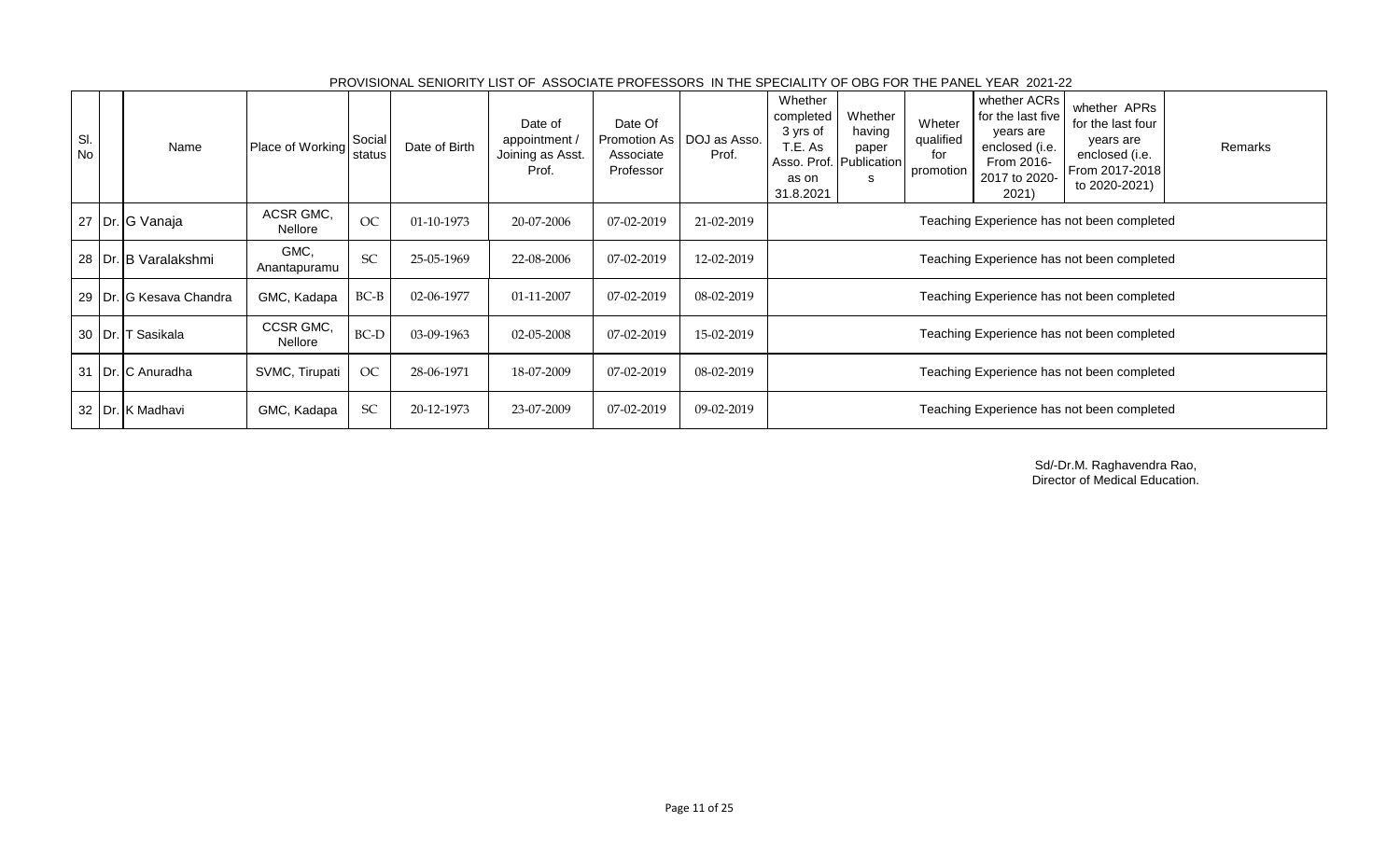|                  |    |                                  |                       |                  |               |                                                     | PROVISIONAL SENIORITY LIST OF ASSOCIATE PROFESSORS OF PAEDIATRICS FOR THE PANEL YEAR 2021-2022 |                       |                                                                 |                                                                           |                             |                                                                                                          |                                                                                                          |                                                    |
|------------------|----|----------------------------------|-----------------------|------------------|---------------|-----------------------------------------------------|------------------------------------------------------------------------------------------------|-----------------------|-----------------------------------------------------------------|---------------------------------------------------------------------------|-----------------------------|----------------------------------------------------------------------------------------------------------|----------------------------------------------------------------------------------------------------------|----------------------------------------------------|
| SI.<br><b>No</b> |    | Name                             | Place of<br>Working   | Social<br>status | Date of Birth | Date of<br>appointment<br>Joining as<br>Asst. Prof. | Date Of<br><b>Promotion As</b><br>Associate<br>Professor                                       | DOJ as<br>Asso. Prof. | Whether<br>years of T.E<br>as Asso.<br>Prof. AS ON<br>31-8-2021 | Whether<br>completed 3 doctor has 4<br>Research<br>Publications promotion | Whether<br>qualified<br>for | whether ACRs<br>for the last five<br>years are<br>enclosed (i.e.<br>From 2016-<br>2017 to 2020-<br>2021) | whether APRs<br>for the last four<br>years are<br>enclosed (i.e.<br>From 2017-<br>2018 to 2020-<br>2021) | Remarks                                            |
|                  |    | Dr Anil Kumar P                  | SMC,<br>Vijayawada    | OC               | 13-Mar-1970   | 4-Oct-2001                                          | 31-Aug-2013                                                                                    | 05-09-2013            | Yes                                                             | Yes                                                                       | Yes                         | Yes                                                                                                      | Yes                                                                                                      | Valid Paper<br>Publications have<br>been submitted |
| $\overline{2}$   | Dr | Vijaya Bhaskara<br>Rao V         | RMC, Kakinada         | BC-A             | 15-Jun-1968   | 7-Feb-2002                                          | 01-04-2017                                                                                     | 06-04-2017            |                                                                 |                                                                           |                             | 02.02.2010                                                                                               | Paper Publications are not received as Per GO Ms No 32, HM & FW (A2) Dept., Dt.                          |                                                    |
| 3 <sup>1</sup>   |    | Dr Lakshmi Vidya D RMC, Kakinada |                       | OC               | 31-Jul-1963   | 23-Feb-2004                                         | 01-04-2017                                                                                     | 04-04-2017            | Yes                                                             | <b>No</b>                                                                 | <b>No</b>                   | <b>No</b>                                                                                                | No                                                                                                       | Valid Paper<br>Publications have<br>been submitted |
| $\overline{4}$   | Dr | Bhavani<br>Shanker <sub>R</sub>  | SVMC, Tirupati        | OC               | 18-Jul-1971   | 12-Jan-2005                                         | 01-04-2017                                                                                     | 12-04-2017            |                                                                 |                                                                           |                             | 02.02.2010                                                                                               | Paper Publications are not received as Per GO Ms No 32, HM & FW (A2) Dept., Dt.                          |                                                    |
| 6 <sup>1</sup>   |    | Dr P. Indira                     | ACSR, GMC,<br>Nellore | OC               | 1.6.74        | 1-Jun-06                                            | 01-04-2017                                                                                     | 04-04-2017            | Yes                                                             | Yes                                                                       | Yes                         | Yes                                                                                                      | Yes                                                                                                      | Valid Paper<br>Publications have<br>been submitted |
| 6 <sup>1</sup>   |    | Dr Y. Vamsidhar                  | GMC, Kadapa           | OC               | 2.7.76        | 1-Mar-07                                            | 01-04-2017                                                                                     | 02-04-2017            | <b>Yes</b>                                                      | Yes                                                                       | Yes                         | Yes                                                                                                      | Yes                                                                                                      | Valid Paper<br>Publications have<br>been submitted |
| $\overline{7}$   |    | Dr B. Elizebeth                  | RIMS, Ongole          | SC               | 25.5.76       | 6-Jun-07                                            | 01-04-2017                                                                                     | 04-04-2017            | Yes                                                             | Yes                                                                       | Yes                         | Yes                                                                                                      | Yes                                                                                                      | Valid Paper<br>Publications have<br>been submitted |
| 8                | Dr | M. Chowdary<br><b>Babu</b>       | ACSR, GMC,<br>Nellore | OC               | 10.2.73       | 13-Jul-07                                           | 01-04-2017                                                                                     | 04-04-2017            | Yes                                                             | Yes                                                                       | Yes                         | Yes                                                                                                      | Yes                                                                                                      | Valid Paper<br>Publications have<br>been submitted |
| 9 <sup>1</sup>   |    | Dr M.N. Sekhar                   | GMC, Kadapa           | BC-B             | 10.5.75       | 6.8.2007                                            | 01-04-2017                                                                                     | 06-04-2017            | ves                                                             | No.                                                                       | No.                         | <b>No</b>                                                                                                | No                                                                                                       | Proposals have not<br>submitted                    |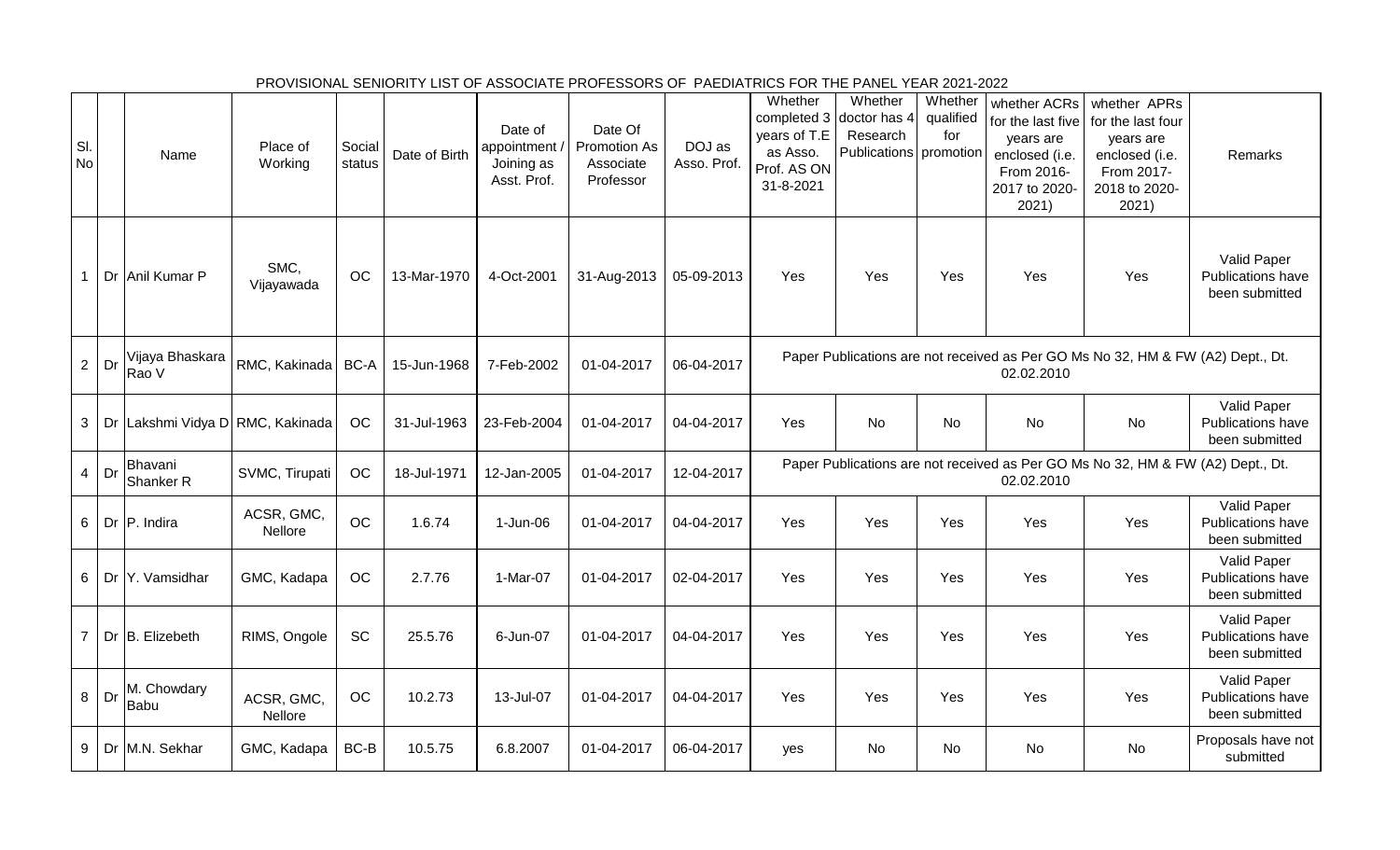| SI.<br><b>No</b> |         | Name                   | Place of<br>Working   | Social<br>status | Date of Birth | Date of<br>appointment<br>Joining as<br>Asst. Prof. | Date Of<br><b>Promotion As</b><br>Associate<br>Professor | DOJ as<br>Asso. Prof. | Whether<br>years of T.E<br>as Asso.<br>Prof. AS ON<br>31-8-2021 | Whether<br>completed 3 doctor has 4<br>Research<br><b>Publications</b> promotion | Whether<br>qualified<br>for | whether ACRs<br>for the last five<br>years are<br>enclosed (i.e.<br>From 2016-<br>2017 to 2020-<br>2021) | whether APRs<br>for the last four<br>years are<br>enclosed (i.e.<br>From 2017-<br>2018 to 2020-<br>2021) | Remarks                                                                                                                                                                        |
|------------------|---------|------------------------|-----------------------|------------------|---------------|-----------------------------------------------------|----------------------------------------------------------|-----------------------|-----------------------------------------------------------------|----------------------------------------------------------------------------------|-----------------------------|----------------------------------------------------------------------------------------------------------|----------------------------------------------------------------------------------------------------------|--------------------------------------------------------------------------------------------------------------------------------------------------------------------------------|
|                  |         | 10 Dr P. Ramu          | GMC.<br>Ananthapuram  | BC-A             | 1.7.74        | 23-Jul-09                                           | 20-04-2017                                               | 21-04-2017            | Yes                                                             | Yes                                                                              | <b>No</b>                   | Yes                                                                                                      | Yes                                                                                                      | Valid Paper<br><b>Publications have</b><br>been submitted . A<br>Charge Memo was<br>issued for his U/A<br>vide this office Lr<br>Rc.No. 899/E1-<br>A/2020, dt. 05-03-<br>2020. |
| $11$ Dr          |         | A.V. Ram<br>Kishore    | GMC,<br>Ananthapuram  | OC               | 26.9.71       | 25-Sep-09                                           | 20-04-2017                                               | 21-04-2017            | Yes                                                             | Yes                                                                              | Yes                         | Yes                                                                                                      | Yes                                                                                                      | Valid Paper<br><b>Publications have</b><br>been submitted                                                                                                                      |
|                  |         | 12 Dr P. Jhansi Rani   | GMC, Kadapa           | BC-D             | 5.2.72        | $1-Feb-10$                                          | 20-04-2017                                               | 21-04-2017            |                                                                 |                                                                                  |                             | 02.02.2010                                                                                               | Paper Publications are not received as Per GO Ms No 32, HM & FW (A2) Dept., Dt.                          |                                                                                                                                                                                |
|                  | $13$ Dr | V.S.Anjan<br>Kumar     | SVMC, Tirupati BC-B   |                  | 05.06.1977    | 25-Mar-10                                           | 04-08-2017                                               | 06-08-2017            |                                                                 |                                                                                  |                             | 02.02.2010                                                                                               | Paper Publications are not received as Per GO Ms No 32, HM & FW (A2) Dept., Dt.                          |                                                                                                                                                                                |
|                  | $14$ Dr | S Somasekhara<br>Rao   | AMC,<br>Visakhapatnam | <b>BC-A</b>      | 10-05-1969    | 1-Oct-08                                            | 31-Aug-18                                                | 01-09-2018            |                                                                 |                                                                                  |                             | 02.02.2010                                                                                               | Paper Publications are not received as Per GO Ms No 32, HM & FW (A2) Dept., Dt.                          |                                                                                                                                                                                |
|                  |         | 15   Dr G Ratna Kuamri | GMC,<br>Srikakulam    | BC-D             | 25-08-1974    | 10-Jun-09                                           | 31-08-2018                                               | 01-09-2018            |                                                                 |                                                                                  |                             | 02.02.2010                                                                                               | Paper Publications are not received as Per GO Ms No 32, HM & FW (A2) Dept., Dt.                          |                                                                                                                                                                                |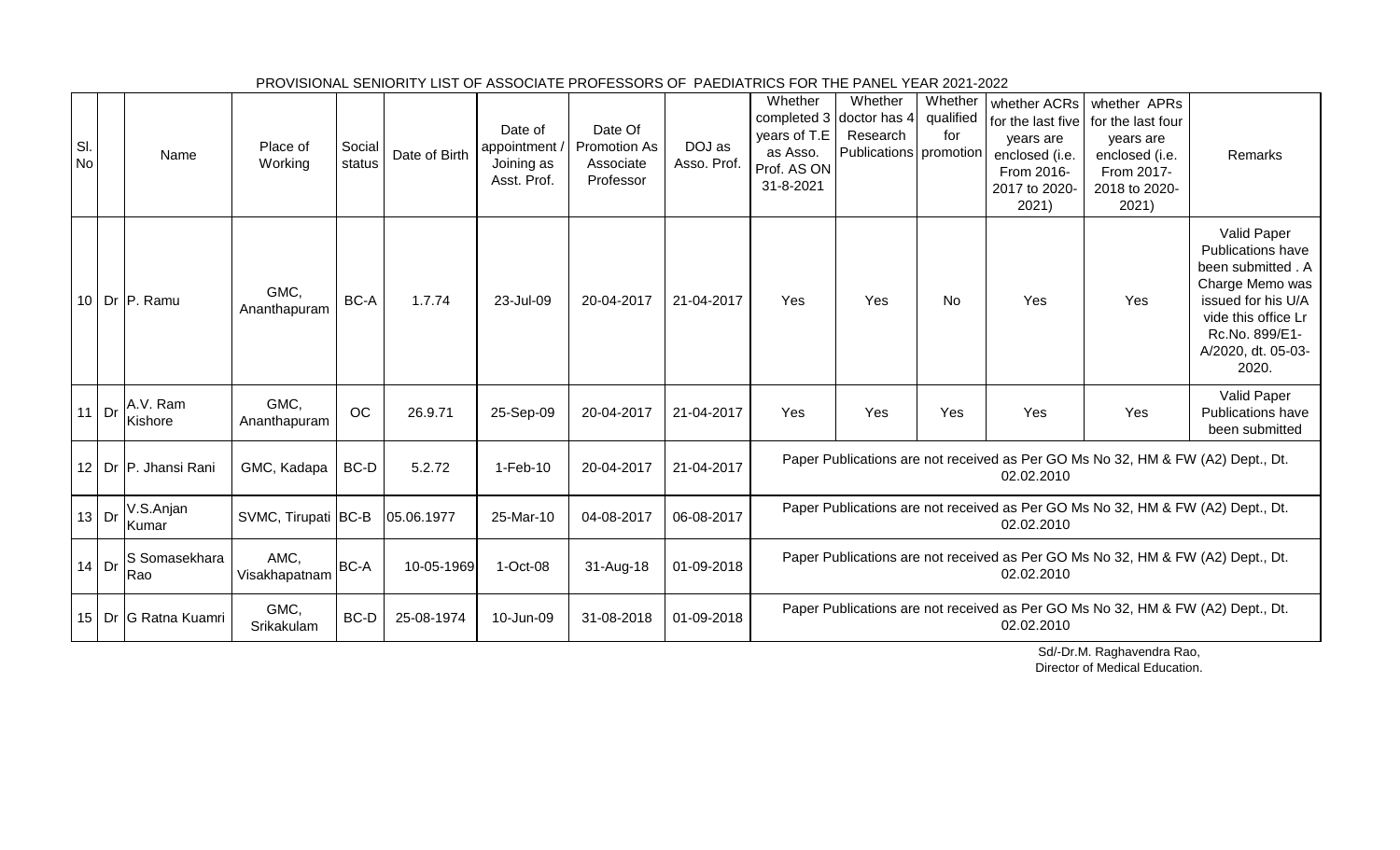| SI.No          |    | Name                          | Place of Working      | Social<br>status | Date of Birth | Date of<br>appointment /<br>Joining as<br>Asst. Prof. | Date of<br>Promotion<br>as<br>Associate<br>Professor | DOJ as<br>Asso. Prof. | whether<br>complete<br>3 yrs of<br>T.E. As<br>Asso.<br>Prof. as on<br>31.8.2021 | Whether<br>having 4<br>paper<br>Publications | Whether<br>qualified for<br>promotion<br>for<br>professor | whether<br><b>ACRs</b><br>enclosed<br>for the last<br>five years<br>(i.e. From<br>2016-2017<br>to 2020-<br>2021) | Whether<br><b>APRs</b><br>enclosed<br>for the last<br>four years<br>(i.e. From<br>2017-2018<br>to 2020-<br>2021) | Remarks                                        |
|----------------|----|-------------------------------|-----------------------|------------------|---------------|-------------------------------------------------------|------------------------------------------------------|-----------------------|---------------------------------------------------------------------------------|----------------------------------------------|-----------------------------------------------------------|------------------------------------------------------------------------------------------------------------------|------------------------------------------------------------------------------------------------------------------|------------------------------------------------|
| $\overline{1}$ |    | $\overline{2}$                | $\mathbf{3}$          | $\overline{4}$   | $\sqrt{5}$    | 6                                                     | $\overline{7}$                                       | 8                     | 9                                                                               | 10                                           | 11                                                        | 12                                                                                                               | 13                                                                                                               | 14                                             |
| $\mathbf{1}$   | Dr | Narayana Rao V V              | GMC, Guntur           | <b>BC</b>        | 10-Aug-1962   | 7-Apr-1994                                            | 25-09-2006                                           | 29-09-2006            | Yes                                                                             | Yes                                          | Yes                                                       | Yes                                                                                                              | Yes                                                                                                              | Valid Paper Publication have<br>been submitted |
| $\overline{2}$ | Dr | Shyam Prasad PV               | AMC,<br>Visakhapatnam | OC               | 27-Nov-1960   | 13-Jul-1998                                           | 27-07-2012                                           | 28.7.2012             | Yes                                                                             | Yes                                          | Yes                                                       | Yes                                                                                                              | Yes                                                                                                              | Valid Paper Publication have<br>been submitted |
| $\overline{2}$ | Dr | Mukharjee GS                  | RMC, Kakinada         | SC               | 27-Jun-1966   | 2-Sep-1998                                            | 27-07-2012                                           | 28.7.2012             | Yes                                                                             | Yes                                          | Yes                                                       | Yes                                                                                                              | Yes                                                                                                              | Valid Paper Publication have<br>been submitted |
| 3              | Dr | Shyam Sunder B                | ACSR GMC,<br>Nellore  | SC               | 10-May-1959   | 5-Sep-2000                                            | 20-09-2013                                           | 25-09-2013            | Yes                                                                             | No                                           | No                                                        | No                                                                                                               | No                                                                                                               | Proposals have not been<br>submitted           |
| $\overline{4}$ | Dr | B. Pardhasaradhi              | AMC,<br>Visakhapatnam | BC-A             | 5.1.73        | 09-12-2011                                            | 01-04-2017                                           | 02-04-2017            | Yes                                                                             | No                                           | <b>No</b>                                                 | <b>No</b>                                                                                                        | No                                                                                                               | Proposals have not been<br>submitted           |
| 5              | Dr | P. Ravi Sankar                | GMC, Kadapa           | BC-A             | 25.11.70      | 11-Oct-2000                                           | 01-04-2017                                           | 02-04-2017            | Yes                                                                             | Yes                                          | Yes                                                       | Yes                                                                                                              | Yes                                                                                                              | Valid Paper Publication have<br>been submitted |
| 6              | Dr | Ch. Ventaka Murali<br>Krishna | GMC, Srikakulam       | BC-B             | 5-Sep-1970    | 29-Aug-2003                                           | 01-04-2017                                           | 03-04-2017            | Yes                                                                             | No                                           | No                                                        | No                                                                                                               | No                                                                                                               | Proposals have not been<br>submitted           |
| $\overline{7}$ | Dr | A.Srinivasa Rao               | SMC,<br>Vijayawada    | OC               | 26-Mar-1964   | 13-Nov-2003                                           | 01-04-2017                                           | 01-04-2017            | Yes                                                                             | Yes                                          | Yes                                                       | Yes                                                                                                              | Yes                                                                                                              | Valid Paper Publication have<br>been submitted |
| 8              | Dr | M. Chadrasekharam<br>Naidu    | GMC, Nellore          | OC               | 1-Oct-1968    | 16-Nov-2003                                           | 01-04-2017 11-04-2017                                |                       | Yes                                                                             | Yes                                          | Yes                                                       | Yes                                                                                                              | Yes                                                                                                              | Valid Paper Publication have<br>been submitted |
| 9              | Dr | T. Srinivasa Rao              | AMC,<br>Visakhapatnam | OC               | 02-Jul-66     | 17-Jul-04                                             | 01-04-2017                                           | 03-04-2017            | Yes                                                                             | Yes                                          | Yes                                                       | Yes                                                                                                              | Yes                                                                                                              | Valid Paper Publication have<br>been submitted |
| 10             | Dr | A. Madhusudhana               | SVMC, Tirupati        | <b>SC</b>        | 12.6.67       | 1-Sep-2005                                            | 01-04-2017                                           | 02-04-2017            | Yes                                                                             | Yes                                          | Yes                                                       | Yes                                                                                                              | Yes                                                                                                              | Valid Paper Publication have<br>been submitted |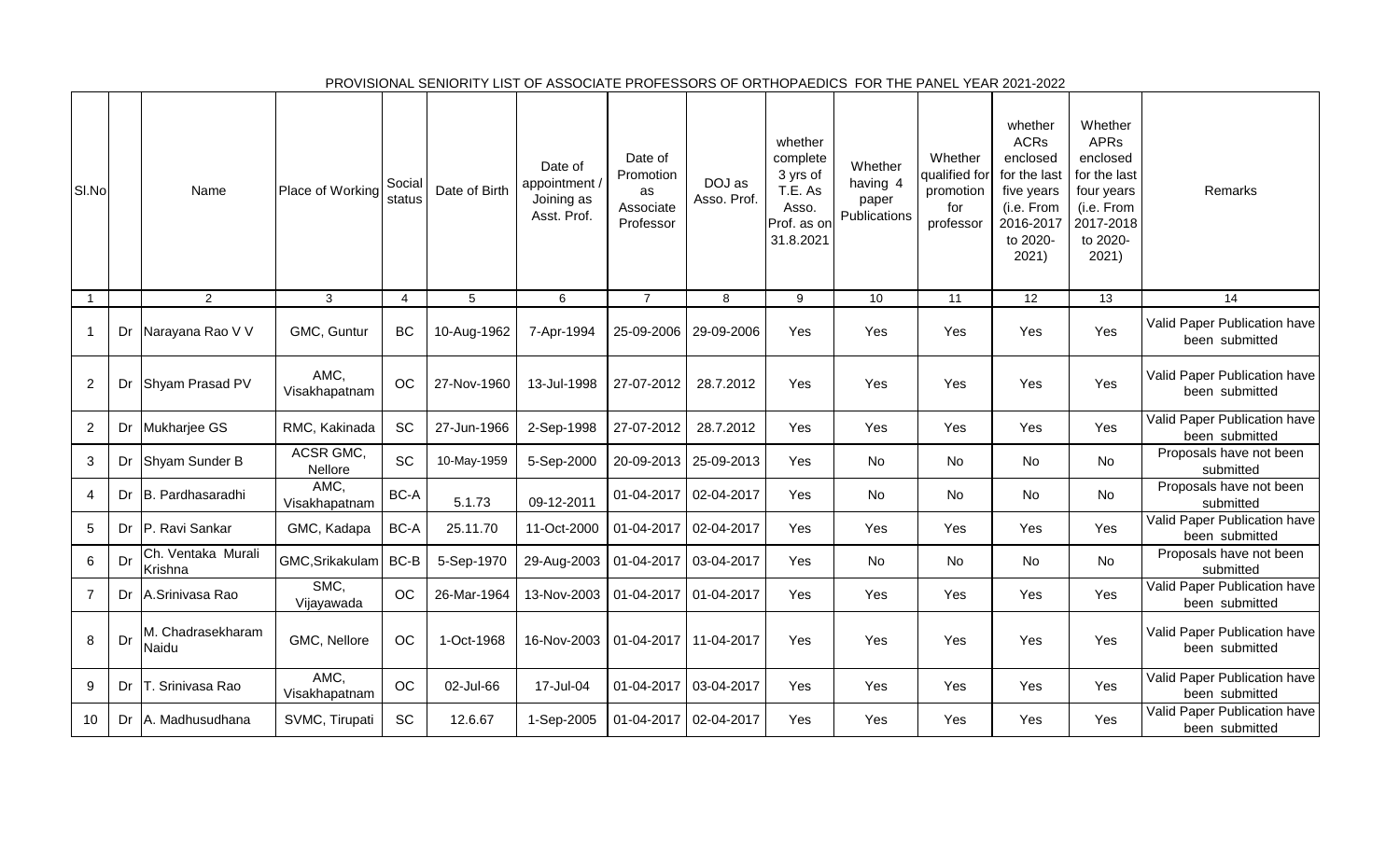| SI.No |    | Name             | Place of Working            | Social<br>status | Date of Birth | Date of<br>appointment /<br>Joining as<br>Asst. Prof. | Date of<br>Promotion<br>as<br>Associate<br>Professor | DOJ as<br>Asso. Prof. | whether<br>complete<br>3 yrs of<br>T.E. As<br>Asso.<br>Prof. as on<br>31.8.2021 | Whether<br>having 4<br>paper<br>Publications | Whether<br>qualified for<br>promotion<br>for<br>professor | whether<br><b>ACRs</b><br>enclosed<br>for the last<br>five years<br>(i.e. From<br>2016-2017<br>to 2020-<br>2021) | Whether<br><b>APR<sub>s</sub></b><br>enclosed<br>for the last<br>four years<br>(i.e. From<br>2017-2018<br>to 2020-<br>2021) | Remarks                                        |
|-------|----|------------------|-----------------------------|------------------|---------------|-------------------------------------------------------|------------------------------------------------------|-----------------------|---------------------------------------------------------------------------------|----------------------------------------------|-----------------------------------------------------------|------------------------------------------------------------------------------------------------------------------|-----------------------------------------------------------------------------------------------------------------------------|------------------------------------------------|
|       |    | 2                | 3                           | 4                | 5             | 6                                                     | 7                                                    | 8                     | 9                                                                               | 10                                           | 11                                                        | 12                                                                                                               | 13                                                                                                                          | 14                                             |
| 11    | Dr | D. Rajaiah       | KMC, Kurnool                | BC.D             | 5.7.77        | 30-Dec-06                                             |                                                      | 01-04-2017 02-04-2017 | Yes                                                                             | Yes                                          | Yes                                                       | Yes                                                                                                              | Yes                                                                                                                         | Valid Paper Publication have<br>been submitted |
| 12    | Dr | Y. Ramana        | GMC,<br>Anantapuram         | <b>ST</b>        | 4.8.73        | 26-Dec-07                                             |                                                      | 01-04-2017 03-04-2017 | Yes                                                                             | Yes                                          | Yes                                                       | Yes                                                                                                              | Yes                                                                                                                         | Valid Paper Publication have<br>been submitted |
| 13    | Dr | M. Kishore Kumar | RIMS, Ongole                | SC               | 1.12.73       | $2-Jan-08$                                            |                                                      | 01-04-2017 02-04-2017 | Yes                                                                             | Yes                                          | No                                                        | No                                                                                                               | No                                                                                                                          | Proposals have not been<br>submitted           |
| 14    | Dr | R.G.Madhu        | RIMS, Kadapa                | SC               | 1-Jul-66      | 18-Jul-09                                             |                                                      | 01-04-2017 06-04-2017 | Yes                                                                             | Yes                                          | Yes                                                       | Yes                                                                                                              | Yes                                                                                                                         | Valid Paper Publication have<br>been submitted |
| 15    | Dr | P Anil Babu      | SMC,<br>Vijayawada          | SC               | 07-01-1971    | 10-Nov-06                                             |                                                      | 31-08-2018 31-08-2018 | Yes                                                                             | No                                           | No                                                        | No                                                                                                               | No                                                                                                                          | Proposals have not been<br>submitted           |
| 16    | Dr | Prasanna Kumar   | ACSR GMC,<br><b>Nellore</b> | $BC-D$           | 01-07-1968    | 1-Oct-08                                              |                                                      | 31-08-2018 06-09-2018 |                                                                                 |                                              | Teaching Experience has not been completed                |                                                                                                                  |                                                                                                                             |                                                |
| 17    | Dr | A Narendra       | GMC,<br>Anantapuramu        | BC-A             | 04-05-1979    | 20-Jul-09                                             |                                                      | 31-08-2018 11-09-2018 |                                                                                 |                                              | Teaching Experience has not been completed                |                                                                                                                  |                                                                                                                             |                                                |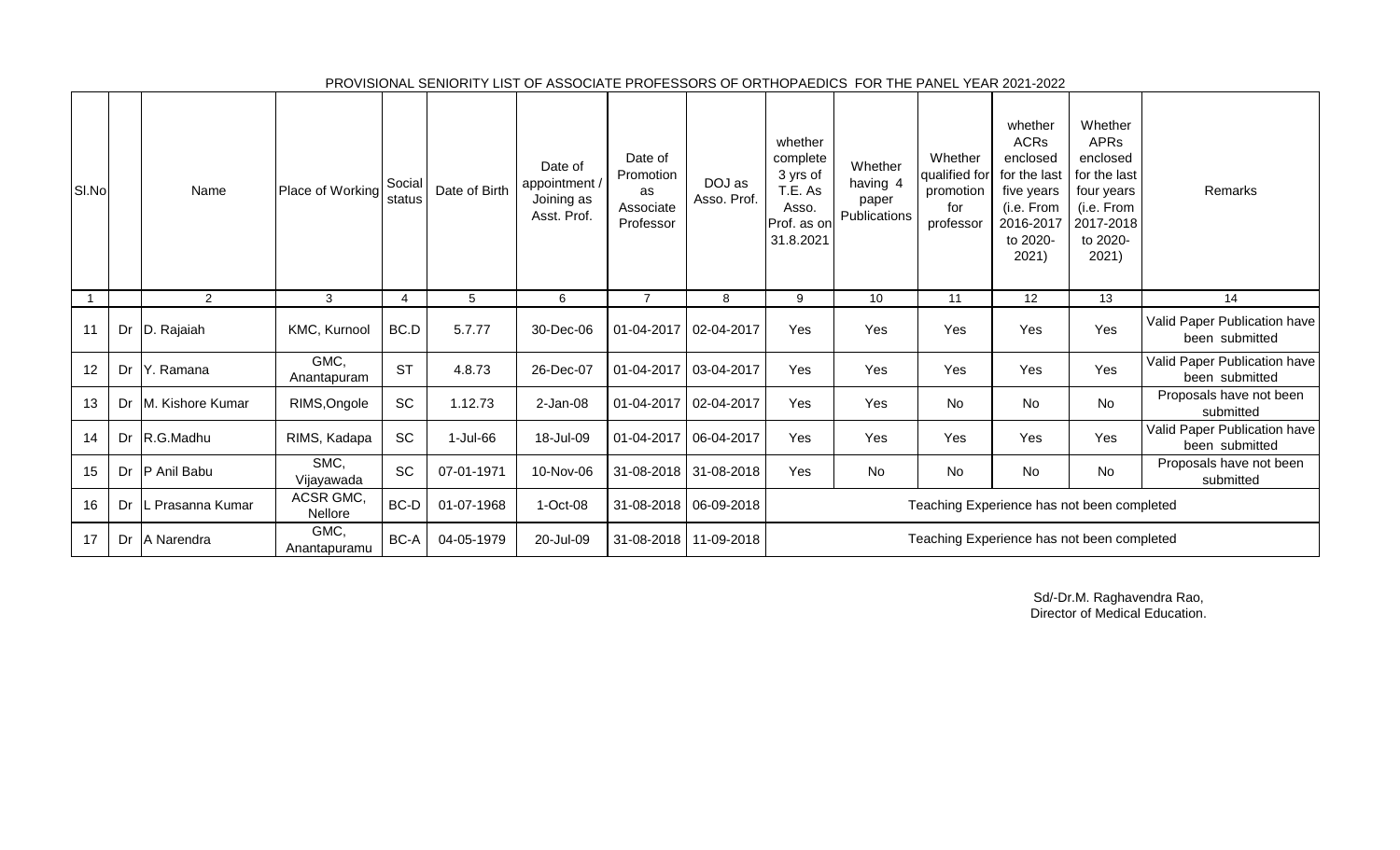| SI.No          | Name                           | Place of<br>Working                 | Social<br>status | Date of Birth | Date of<br>appointment /<br>Joining as Asst.<br>Prof. | Date Of<br>Promotion<br>As<br>Associate<br>Professor | DOJ as<br>Asso. Prof.   | Whether<br>completed 3<br>years of T.E as<br>Asso. Prof. AS<br>ON<br>31-8-2021 | Whether<br>qualified for<br>promotion | Whether<br>Research<br>Publications | whether ACRs<br>doctor has 4 for the last five<br>years are<br>enclosed (i.e.<br>From 2016-<br>2017 to 2020-<br>2021) | whether<br>APRs for the<br>last four years<br>are enclosed<br>(i.e. From<br>2017-2018 to<br>2020-2021) | Remarks                                                       |
|----------------|--------------------------------|-------------------------------------|------------------|---------------|-------------------------------------------------------|------------------------------------------------------|-------------------------|--------------------------------------------------------------------------------|---------------------------------------|-------------------------------------|-----------------------------------------------------------------------------------------------------------------------|--------------------------------------------------------------------------------------------------------|---------------------------------------------------------------|
| -1             | Dr M. Veera Kumar              | AMC,<br>Visakhapatna<br>m           | <b>OC</b>        | 16-12-1965    | 04-02-2002                                            |                                                      | 06-06-2015   07-06-2015 | Yes                                                                            | Yes                                   | Yes                                 | Yes                                                                                                                   | Yes                                                                                                    | <b>Valid Paper Publications</b><br>have been submitted        |
| $\overline{2}$ | V. Sudheer Babu                | SMC,<br>Vijayawada                  | <b>SC</b>        | 20-07-1965    | 07-02-2002                                            |                                                      | 26-06-2015   26-06-2015 | Yes                                                                            | Yes                                   | Yes                                 | Yes                                                                                                                   | Yes                                                                                                    | Promoted during the<br>Panel Year 2019-20. But<br>not joined. |
| 3              | Dr B Annapurna<br>Rao          | AMC,<br>Visakhapatna<br>m           | OC               | 20-09-1964    | 18-Jan-1999                                           | 01-04-2017 06-04-2017                                |                         | Yes                                                                            | Yes                                   | Yes                                 | Yes                                                                                                                   | Yes                                                                                                    | <b>Valid Paper Publications</b><br>have been submitted        |
| 4              | Dr K Bhaskaran                 | GMC,<br>Anantapuram<br>$\mathbf{u}$ | <b>SC</b>        | 3-Oct-1963    | 16-04-2003                                            | 01-04-2017 08-04-2017                                |                         | Yes                                                                            | Yes                                   | Yes                                 | Yes                                                                                                                   | Yes                                                                                                    | Valid Paper Publications<br>have been submitted               |
| 5              | Dr U Srinivasa Rao GMC, Kadapa |                                     | OC               | 1-Aug-1966    | 18-Jul-2003                                           | 01-04-2017 07-04-2017                                |                         | Yes                                                                            | <b>No</b>                             | <b>No</b>                           | No                                                                                                                    | No                                                                                                     | Proposals have not been<br>submitted                          |
| 6              | Dr C Venkateswara<br>Rao       | GMC,<br>Anantapuram<br>u            | <b>OC</b>        | 20-Jun-1961   | 12-Nov-2003                                           | 07-09-2017 08-09-2017                                |                         | Yes                                                                            | Yes                                   | Yes                                 | Yes                                                                                                                   | Yes                                                                                                    | Valid Paper Publications<br>have been submitted               |

PROVISIONAL SENIORITY LIST OF ASSOCIATE PROFESSORS IN THE SPECIALITY OF ENT FOR THE PANEL YEAR 2021-2022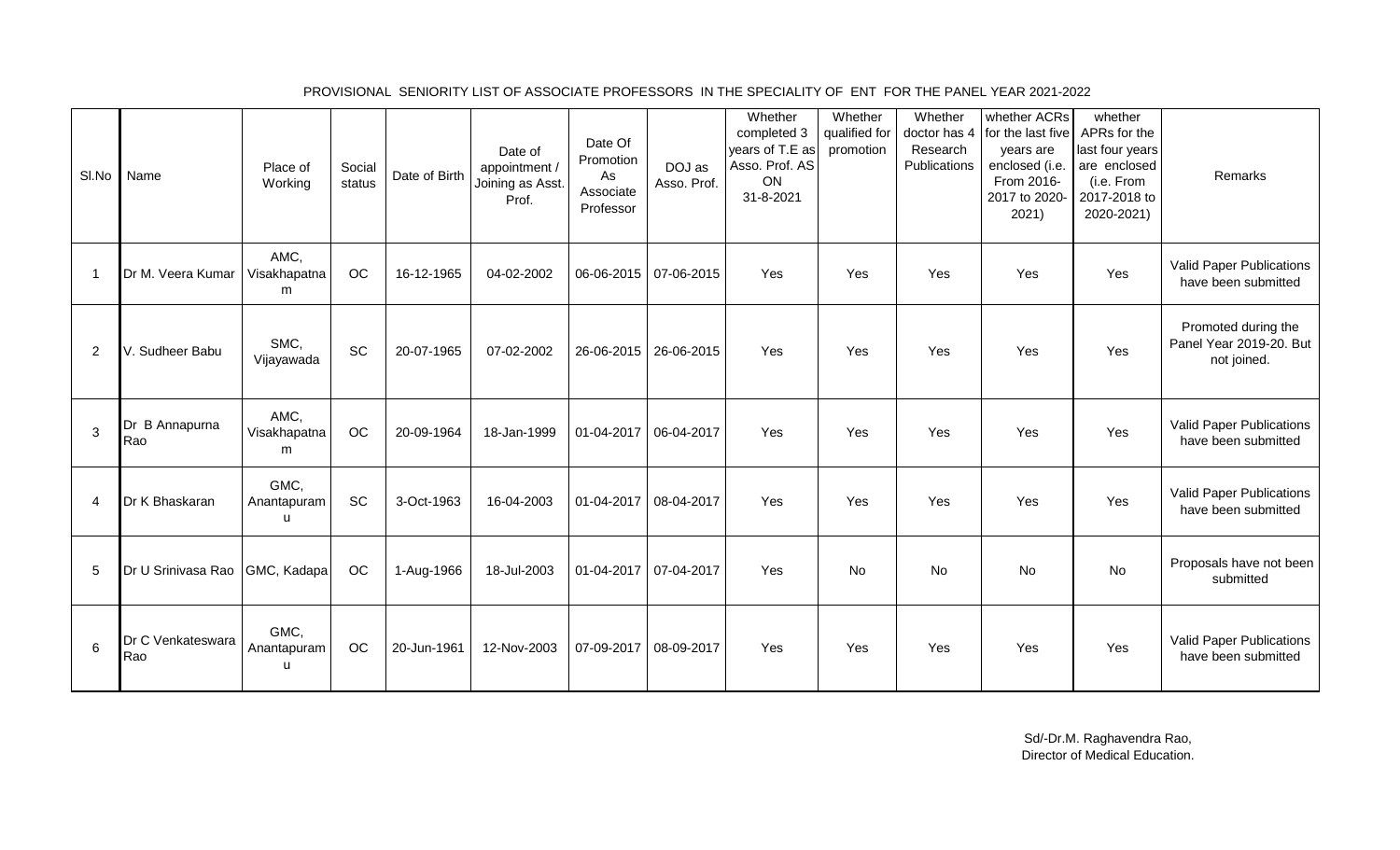| SI.N<br>$\mathsf{o}$ | Name                  | Place of<br>Working   | Whethe<br>belongs<br>to<br>SC/ST | Date of Birth | Date of<br>appointment<br>Joining as<br>Asst. Prof. | Date Of<br>Promotion As DOJ as Asso.<br>Associate<br>Professor | Prof.      | whether<br>complete 3<br>yrs of T.E.<br>As Asso.<br>Prof. as on<br>31.8.2021 | Whether<br>having 4<br>paper<br>Publicati<br>ons | Whether<br>qualified<br>for<br>for | whether<br>ACRs for the<br>last five<br>years are<br>promotion enclosed (i.e.<br>From 2016-<br>professor   2017 to 2020-<br>2021) | whether<br>APRs for the<br>last four<br>years are<br>enclosed<br>(i.e. From<br>2017-2018<br>to 2020-<br>2021) | Remarks                                                   |
|----------------------|-----------------------|-----------------------|----------------------------------|---------------|-----------------------------------------------------|----------------------------------------------------------------|------------|------------------------------------------------------------------------------|--------------------------------------------------|------------------------------------|-----------------------------------------------------------------------------------------------------------------------------------|---------------------------------------------------------------------------------------------------------------|-----------------------------------------------------------|
|                      | 3                     | 4                     | 5.                               | 6             |                                                     | 8                                                              | 9          | 10                                                                           | 11                                               | 12                                 | 13                                                                                                                                | 14                                                                                                            | 15                                                        |
|                      | Dr A S Srikanth       | KMC, Kurnool          | <b>BC</b>                        | 19-06-1973    | 09-06-2007                                          | 13-04-2017                                                     | 21-04-2017 | Yes                                                                          | Yes                                              | Yes                                | Yes                                                                                                                               | Yes                                                                                                           | Valid Paper<br><b>Publications have</b><br>been submitted |
|                      | 2   Dr Y Gayatri Devi | AMC,<br>Visakhapatnam | BC-D                             | 29-05-1971    | 09-12-2011                                          | 13-04-2017                                                     | 17-04-2017 | Yes                                                                          | Yes                                              | Yes                                | Yes                                                                                                                               | Yes                                                                                                           | Valid Paper<br><b>Publications have</b><br>been submitted |
| 3                    | M Neethichandra       | ACSR GMC,<br>Nellore  | <b>BC</b>                        | 3-May-1963    | 09-12-2011                                          | 30-Aug-2018                                                    | 01-09-2018 | Yes                                                                          | No                                               | <b>No</b>                          | <b>No</b>                                                                                                                         | <b>No</b>                                                                                                     | Proposals have not<br>been submitted                      |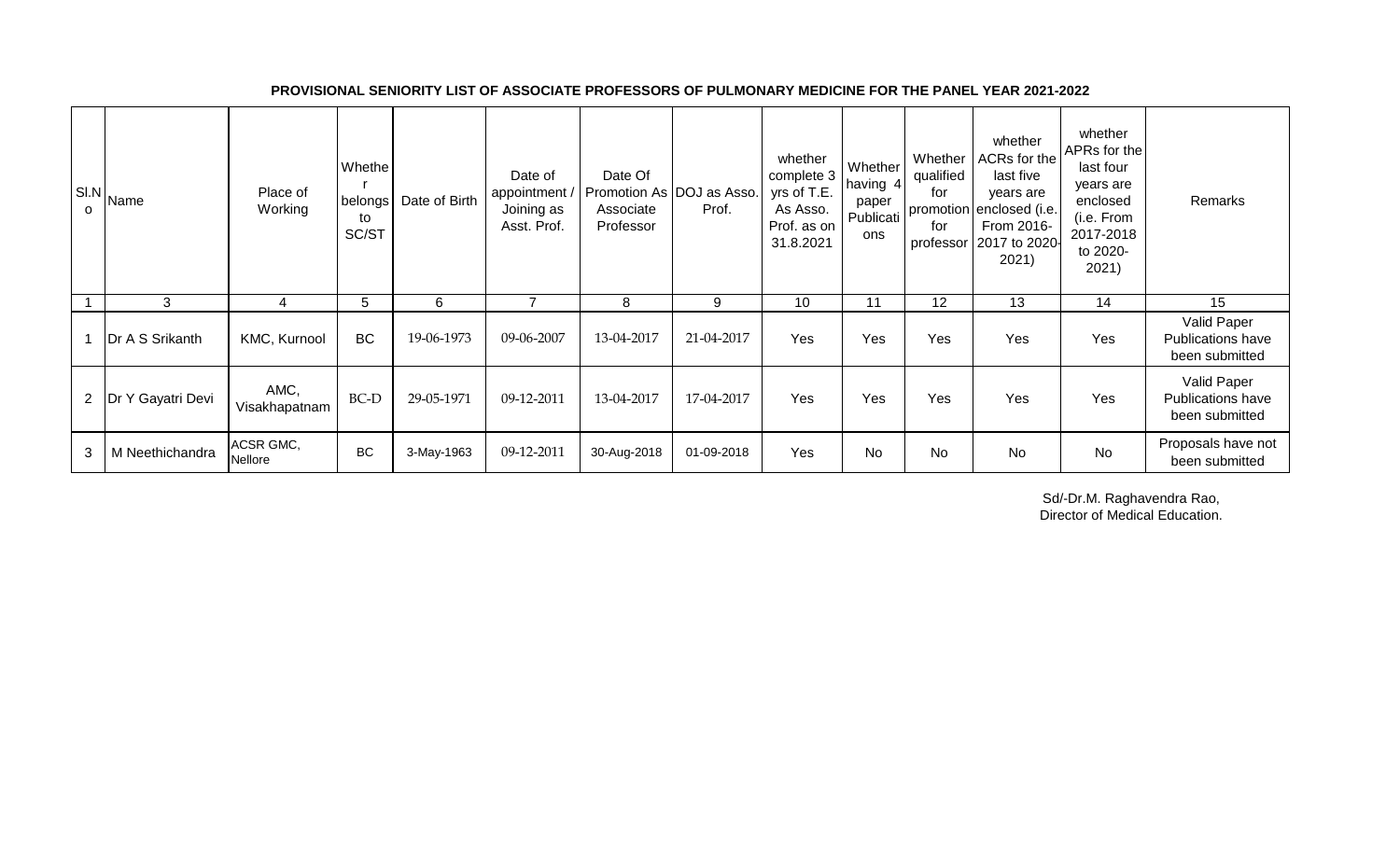# **PROVISIONAL SENIORITY LIST OF ASSOCIATE PROFESSORS OF RADIO DIAGNOSIS FOR THE PANEL YEAR 2021-2022**

| SI.No          | Name                 | Social<br>status | Place of working      | Date of Birth | Date of<br>appointment /<br>Joining as<br>Asst. Prof. | Date of<br>Associate<br>Professor | Promotion as DOJ as Asso.<br>Prof. | Whether<br>completed 3<br>Years of TE<br>as<br>Asso.Prof.<br>as on 31-8-<br>2021 | Whether<br>doctor has 4<br>Research<br>publications | Whether<br>qualified<br>for<br>Promotion | Whether<br><b>ACRs</b><br>enclosed<br>(from<br>2016-17<br>to 2020-<br>21) | Whether<br>APRs<br>enclosed<br>(from<br>2017-18<br>to 2020-<br>21) | Remarks                                                                                                                                        |
|----------------|----------------------|------------------|-----------------------|---------------|-------------------------------------------------------|-----------------------------------|------------------------------------|----------------------------------------------------------------------------------|-----------------------------------------------------|------------------------------------------|---------------------------------------------------------------------------|--------------------------------------------------------------------|------------------------------------------------------------------------------------------------------------------------------------------------|
| 1              | Dr T Munikumari      | BC-A             | GMC, Nellore          | 20-Jul-1969   | 4-Feb-2002                                            | 05-01-2009                        | 07-01-2009                         | Yes                                                                              | No                                                  | No                                       | No                                                                        | No                                                                 | Proposals have<br>not been<br>submitted                                                                                                        |
| $\overline{2}$ | Dr. T.Savithri       | OC               | AMC,<br>Visakhapatnam | 12.3.64       | 9-Jan-10                                              | 01-04-2017                        | 03-04-2017                         | Yes                                                                              | Yes                                                 | No                                       | No                                                                        | No                                                                 | Promoted during<br>the Poanel Year<br>2020-21, but she<br>didn't joined.<br>Proposals not<br>submitted for this<br>Panel year i.e.<br>2021-22. |
| 3              | Dr D Dhana Lakshmi   | OC               | GMC, Guntur           | 08-02-1971    | 31-May-10                                             | 31-08-2018                        | 31-08-2018                         | Yes                                                                              | Yes                                                 | Yes                                      | Yes                                                                       | Yes                                                                | Valid Paper<br>Publications have<br>been submitted                                                                                             |
| 4              | Dr M Padmalatha      | <b>SC</b>        | KMC, Kurnool          | 26.08.1979    | 25-10-2010                                            | 31-08-2018                        | 01-09-2018                         | Yes                                                                              | <b>No</b>                                           | No                                       | <b>No</b>                                                                 | <b>No</b>                                                          | Proposals have<br>not been submitted                                                                                                           |
| 5              | Dr B Sarada          | BC-C             | SMC, Vijayawada       | 1.6.1971      | 06-09-2012                                            | 31-08-2018                        | 31-08-2018                         | Yes                                                                              | No                                                  | No                                       | No                                                                        | No                                                                 | Proposals have<br>not been submitted                                                                                                           |
| 6              | Dr M Narasimha Chary | BC-B             | GMC, Guntur           | 25-7-1973     | 07-09-2012                                            | 31-08-2018                        | 01-09-2018                         | Yes                                                                              | Yes                                                 | Yes                                      | Yes                                                                       | Yes                                                                | Valid Paper<br>Publications have<br>been submitted                                                                                             |
| $\overline{7}$ | Dr B Sudha Rani      | OC               | AMC,<br>Visakhapatnam | 16.10.1974    | 08-09-2012                                            | 31-08-2018                        | 01-09-2018                         | Yes                                                                              | Yes                                                 | Yes                                      | Yes                                                                       | Yes                                                                | Valid Paper<br>Publications have<br>been submitted                                                                                             |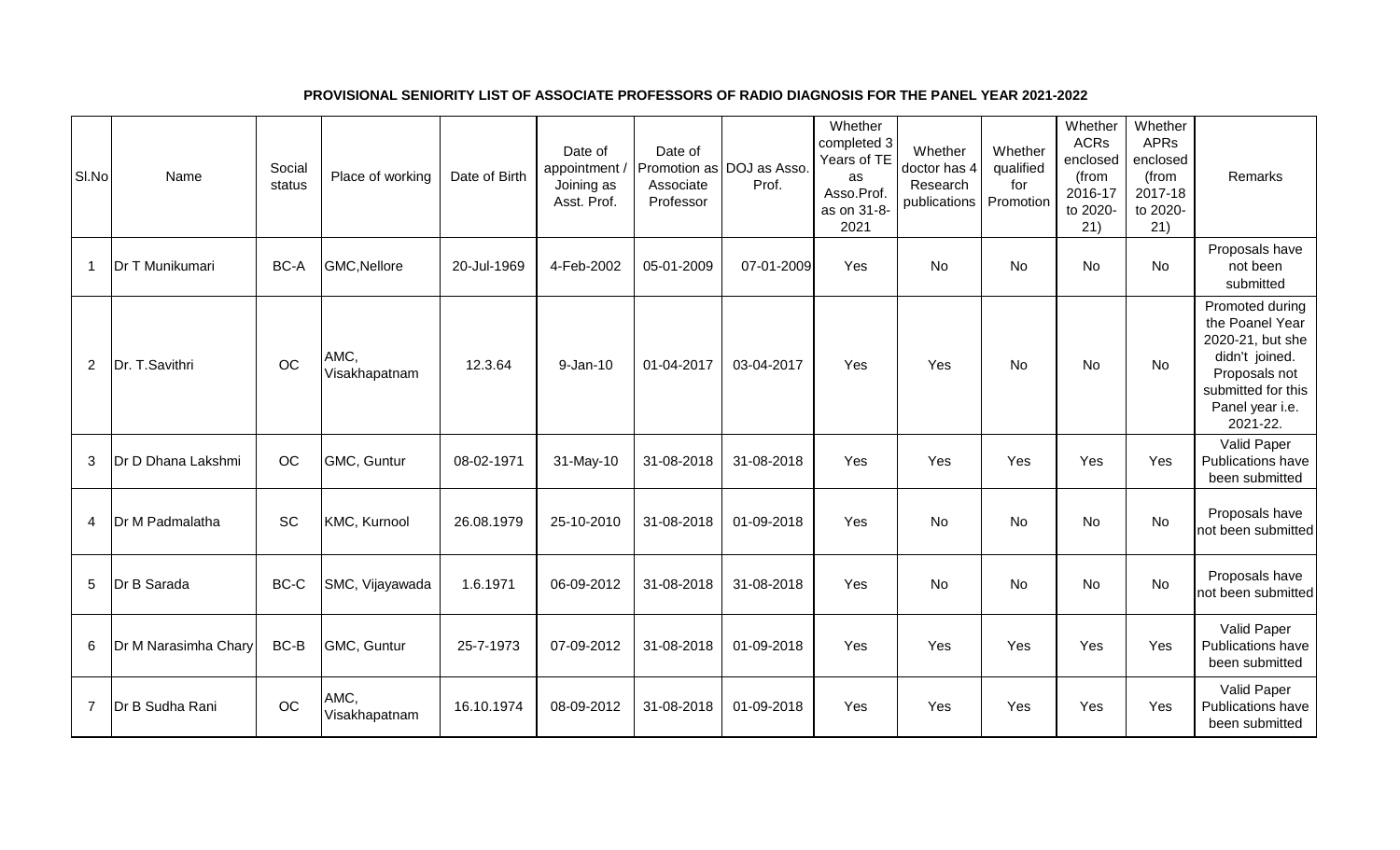## **PROVISIONAL SENIORITY LIST OF ASSOCIATE PROFESSORS OF RADIO DIAGNOSIS FOR THE PANEL YEAR 2021-2022**

| SI.No | Name                       | Social<br>status | Place of working | Date of Birth | Date of<br>appointment / Promotion as DOJ as Asso.<br>Joining as<br>Asst. Prof. | Date of<br>Associate<br>Professor | Prof.      | Whether<br>completed 3<br>Years of TE<br>as<br>Asso.Prof.<br>as on 31-8-<br>2021 | Whether<br>doctor has 4<br>Research<br>publications Promotion | Whether<br>qualified<br>for | Whether<br><b>ACRs</b><br>enclosed<br>(from<br>2016-17<br>to 2020-<br>21) | Whether<br><b>APRs</b><br>enclosed<br>(from<br>2017-18<br>to 2020-<br>21) | Remarks                                            |
|-------|----------------------------|------------------|------------------|---------------|---------------------------------------------------------------------------------|-----------------------------------|------------|----------------------------------------------------------------------------------|---------------------------------------------------------------|-----------------------------|---------------------------------------------------------------------------|---------------------------------------------------------------------------|----------------------------------------------------|
| 8.    | <b>IDr K Sambasiva Rao</b> | <b>SC</b>        | RMC, Kakinada    | 09.05.1981    | 29-09-2012                                                                      | 31-08-2018                        | 31-08-2018 | Yes                                                                              | Yes                                                           | Yes                         | Yes                                                                       | Yes                                                                       | Valid Paper<br>Publications have<br>been submitted |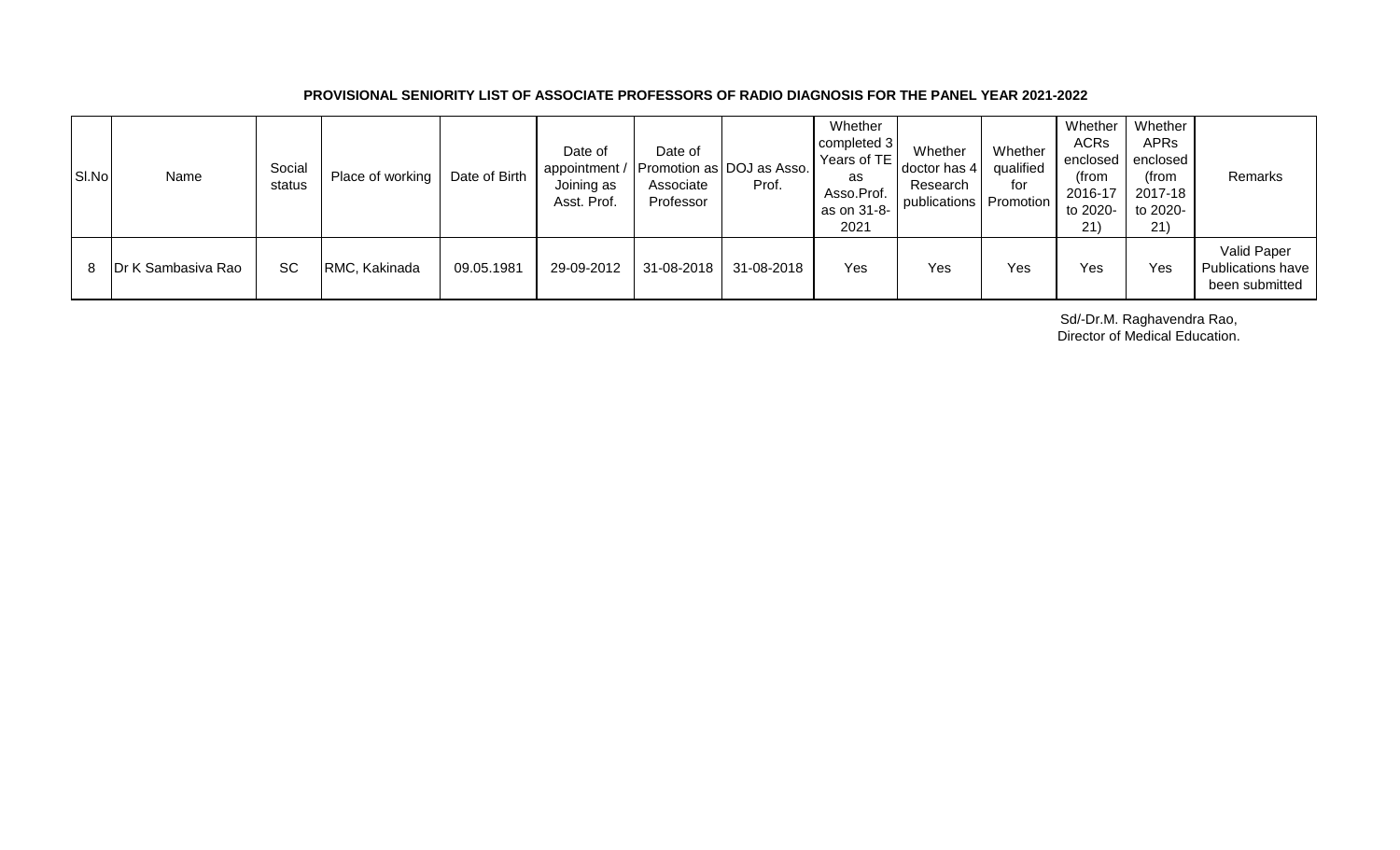| SI.N<br>O      | Name                      | Place of working      | Social<br>status | Date of Birth | Date of<br>Joining as<br>Asst. Prof. | Date of<br> appointment / Promotion as<br>Associate<br>Professor | DOJ as<br>Asso. Prof. | Whether<br>completed 3<br>Years of TE<br>as Asso.Prof.<br>as on 31-8-<br>2021 | Whether<br>doctor has 4<br>Research<br>publications | Whether<br>qualified<br>for<br>Promotion | Whether<br>ACRs/<br><b>APRs</b><br>enclosed | Remarks                                            |
|----------------|---------------------------|-----------------------|------------------|---------------|--------------------------------------|------------------------------------------------------------------|-----------------------|-------------------------------------------------------------------------------|-----------------------------------------------------|------------------------------------------|---------------------------------------------|----------------------------------------------------|
|                | Dr. R. Rameh Babu         | AMC,<br>Visakhapatnam | <b>SC</b>        | 05-04-168     | 05-06-2011                           | 13-04-2017                                                       | 16-04-2017            | Yes                                                                           | Yes                                                 | Yes                                      | Yes                                         | Valid Paper<br>Publications have been<br>submitted |
| $\overline{2}$ | Dr G V Sateesh Kumar      | RMC, Kakinada         | OC               | 09-03-1974    | 07-09-2012                           | 31-08-2018                                                       | 01-09-2018            | Yes                                                                           | <b>No</b>                                           | No                                       | No                                          | Proposals have not<br>been submitted               |
| $\overline{3}$ | Dr Uma Maheshwar<br>Reddy | GMC, Kadapa           | OC               | 22-06-1967    | 01-06-2010                           | 31-08-2018                                                       | 01-09-2018            | Yes                                                                           | <b>No</b>                                           | <b>No</b>                                | <b>No</b>                                   | Proposals have not<br>been submitted               |
|                | 4   Dr M Srinivas         | GMC,<br>Anatapuramu   | OC               | 30-05-1975    | 22.10.2010                           | 26-10-2018                                                       | 27-10-2018            |                                                                               |                                                     |                                          | Teaching Experinence not completed          |                                                    |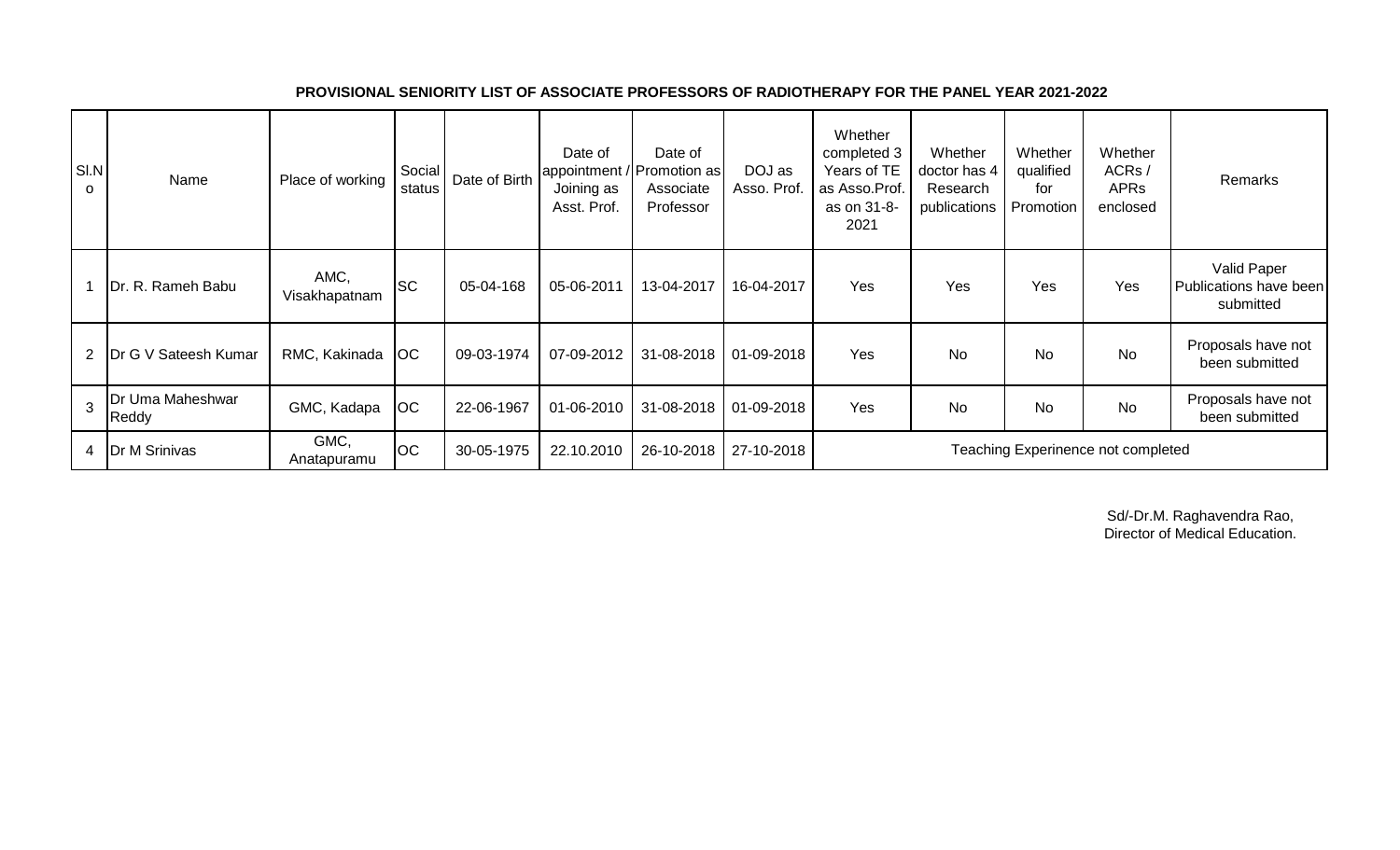|       |                      |                      |                                                                                                                |                                                       |                  |                                   | $1.1.111$ $-1.0111$                |                                                                                |                                       |                                                     |                                                                 |                                                                                                  |                                                 |
|-------|----------------------|----------------------|----------------------------------------------------------------------------------------------------------------|-------------------------------------------------------|------------------|-----------------------------------|------------------------------------|--------------------------------------------------------------------------------|---------------------------------------|-----------------------------------------------------|-----------------------------------------------------------------|--------------------------------------------------------------------------------------------------|-------------------------------------------------|
|       |                      |                      | PROVISIONAL SENIORITY LIST OF ASSOCIATE PROFESSORS IN THE SPECIALITY OF DERMATOLOGY FOR THE PANEL YEAR 2021-22 |                                                       |                  |                                   |                                    |                                                                                |                                       |                                                     |                                                                 |                                                                                                  |                                                 |
| SI.No | Name                 | Pladce of working    | Date of Birth                                                                                                  | Date of<br>appointment /<br>Joining as<br>Asst. Prof. | Social<br>status | Date of<br>Associate<br>Professor | Promotion as DOJ as Asso.<br>Prof. | Whether<br>completed 3<br>years of T.E<br>as Asso.<br>Prof. AS ON<br>31-8-2021 | Whether<br>qualified for<br>promotion | Whether<br>doctor has 4<br>Research<br>Publications | Whether<br><b>ACRs</b><br>enclosed<br>$(2020-21)$<br>Five years | Whether<br><b>APRs</b><br>enclosed<br>$(2016-17)$ to $(2017-18)$ to<br>$(2020-21)$<br>Four years | Remarks                                         |
|       | Dr.T.Vani            | GMC, Guntur          | 05.05.1968                                                                                                     | 02.08.2000                                            | <b>OC</b>        | 01.04.2017                        | 02.04.2017                         | Yes                                                                            | Yes                                   | Yes                                                 | Enclosed                                                        | Enclosed                                                                                         | Valid Paper Publications have<br>been submitted |
|       | IDr. V.Kishore Kumar | GMC,<br>Anathapuramu | 09.07-1967                                                                                                     | 19-Jul-2001                                           | OC.              | 08-05-2017                        | 09-05-2017                         | Yes                                                                            | Yes                                   | Yes                                                 | Enclosed                                                        | Enclosed                                                                                         | Valid Paper Publications have<br>been submitted |
| -3    | Dr. R. Rama          | GMC, Ongole          | 1-Jul-1959                                                                                                     | 22-Mar-2003                                           | OC.              | 15-05-2017                        | 17-05-2017                         | Yes                                                                            | Yes                                   | Yes                                                 | Enclosed                                                        | Enclosed                                                                                         | Valid Paper Publications have<br>been submitted |

Sd/-Dr.M. Raghavendra Rao, Director of Medical Education.

#### ANNEXURE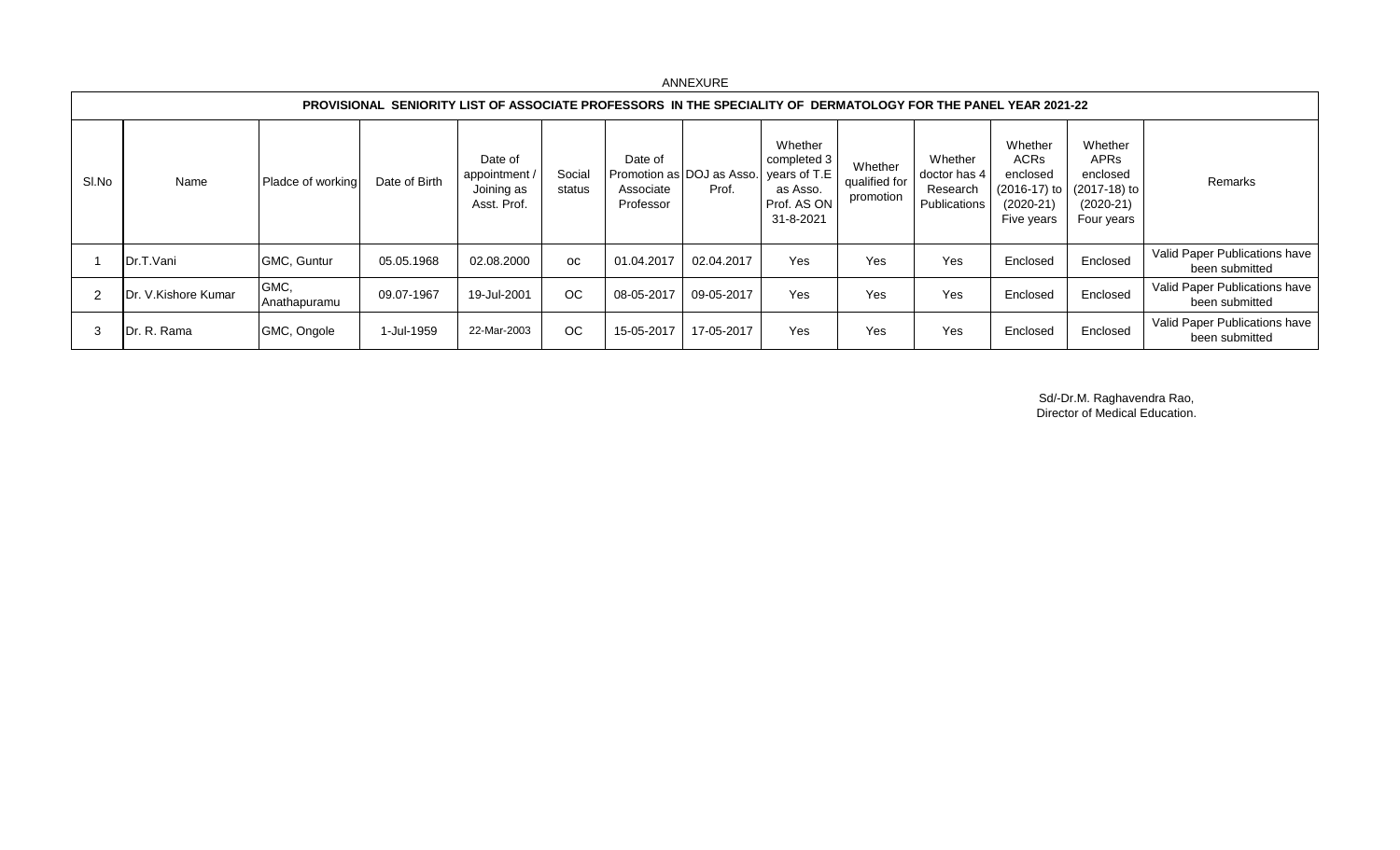|                |                                                |                         |               |                                                     | PROVISIONAL SENIORITY LIST OF ASSOCIATE PROFESSORS OF PSYCHIATRY FOR THE PANEL YEAR 2021-2022 |                                          |                                                                                |                                       |                                                     |                                                                                           |                                                                                              |                                                 |
|----------------|------------------------------------------------|-------------------------|---------------|-----------------------------------------------------|-----------------------------------------------------------------------------------------------|------------------------------------------|--------------------------------------------------------------------------------|---------------------------------------|-----------------------------------------------------|-------------------------------------------------------------------------------------------|----------------------------------------------------------------------------------------------|-------------------------------------------------|
| SI. No.        | Name of the Associate<br>Professor             | Social<br><b>Status</b> | Date of Birth | Date of<br>Promotion /<br>joining as Asst.<br>Prof. | Date of<br>promotion as<br>Asso. Professor                                                    | Date of joining<br>as Asso.<br>Professor | Whether<br>completed 3<br>years of T.E as<br>Asso. Prof. as<br>on<br>31-8-2021 | Whether<br>qualified for<br>promotion | Whether doctor<br>has 4<br>Research<br>Publications | Whether<br>ACRs for the<br>last five years<br>are enclosed<br>(2016-17) to<br>$(2020-21)$ | Whether<br>APRs for<br>the last four<br>years are<br>enclosed<br>(2017-18) to<br>$(2020-21)$ | Remarks                                         |
|                | $\overline{2}$                                 | 3                       | 4             | 5                                                   | 6                                                                                             | $\overline{7}$                           | 8                                                                              | 9                                     | 10                                                  | 11                                                                                        | 12                                                                                           |                                                 |
|                | Dr N Prasanna Kumar,<br>AMC, Visakhapatnam     | <b>SC</b>               | 12-05-1980    | 13-10-2010                                          | 13-04-2017                                                                                    | 15-04-2017                               | Yes                                                                            | <b>No</b>                             | <b>No</b>                                           | No                                                                                        | <b>No</b>                                                                                    | Proposals have not been<br>submitted            |
| $\overline{2}$ | Dr S Naga Raju, AMC,<br>Visakhapatnam          | BC-A                    | 15-08-1978    | 13-10-2010                                          | 13-04-2017                                                                                    | 15-04-2017                               | Yes                                                                            | <b>No</b>                             | <b>No</b>                                           | No                                                                                        | <b>No</b>                                                                                    | Proposals have not been<br>submitted            |
| 3              | Dr P Lokeswara Reddy,<br>GMC, Guntur           | <b>OC</b>               | 01-06-1975    | 18-10-2010                                          | 13-04-2017                                                                                    | 27-04-2017                               | Yes                                                                            | Yes                                   | Yes                                                 | Yes                                                                                       | Yes                                                                                          | Valid paper publications<br>have been submitted |
| $\overline{4}$ | Dr G Vydhyanath, AMC,<br>Visakhapatnam         | <b>OC</b>               | 06-08-1977    | 13-10-2010                                          | 13-04-2017                                                                                    | 21-04-2017                               | Yes                                                                            | Yes                                   | Yes                                                 | Yes                                                                                       | Yes                                                                                          | Valid paper publications<br>have been submitted |
| 5              | Dr E Ramachandra<br>Rao, AMC,<br>Visakhapatnam | <b>OC</b>               | 14-071962     | 28-10-2011                                          | 13-04-2017                                                                                    | 17-04-2017                               | Yes                                                                            | Yes                                   | Yes                                                 | Yes                                                                                       | Yes                                                                                          | Valid paper publications<br>have been submitted |
| 6              | Dr T Adiseshamma,<br>GMC, Kadapa               | BC-D                    | 23-05-1970    | 10-06-2012                                          | 13-04-2017                                                                                    | 08-06-2017                               | Yes                                                                            | Yes                                   | <b>No</b>                                           | Yes                                                                                       | Yes                                                                                          | Paper Publications have<br>not been Submitted   |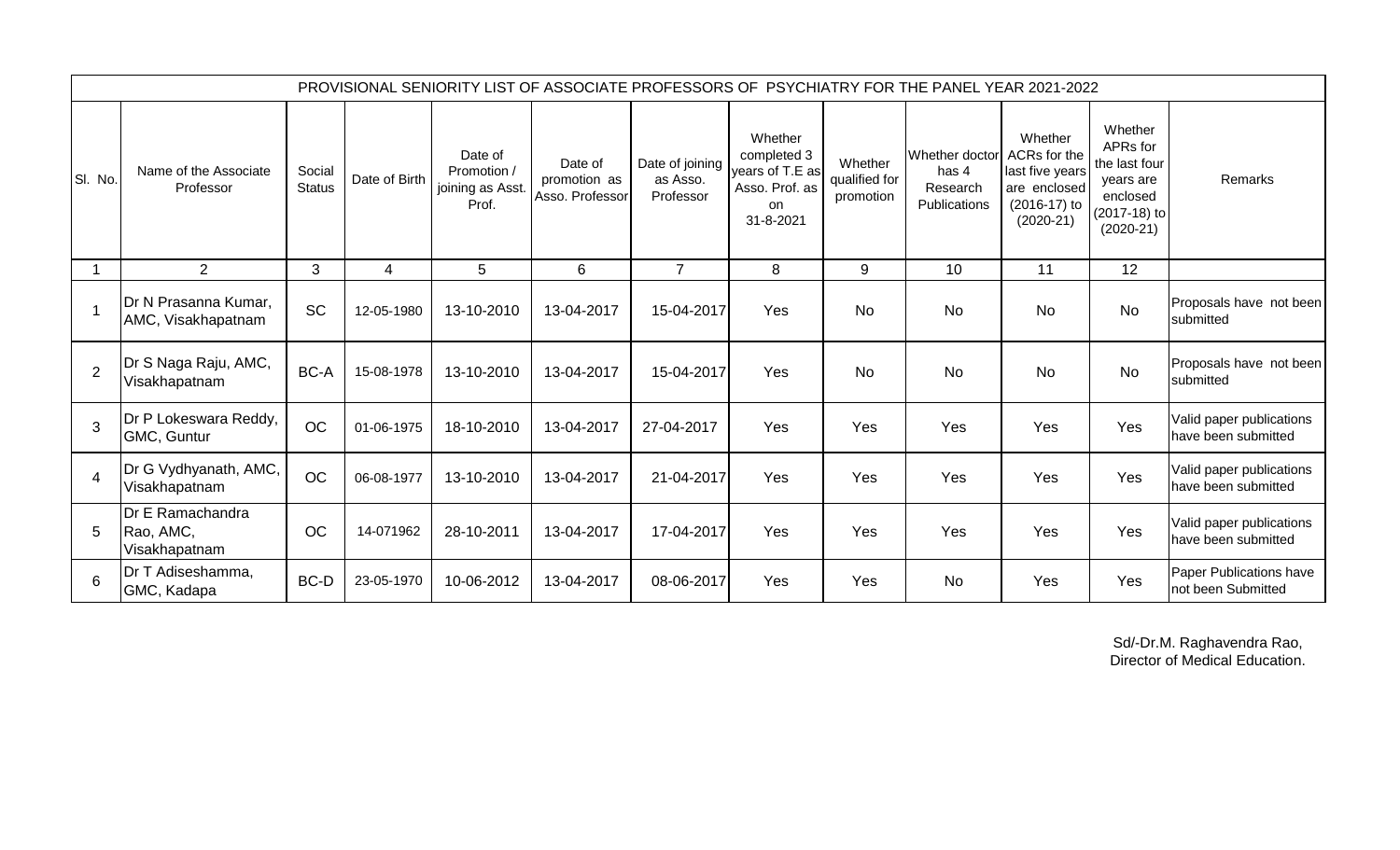| $\mathbf{O}$ | SI.N Name            | Place of<br>Working                                  | Whethe<br>belongs<br>to<br>SC/ST | Date of Birth | Date of<br>appointment /<br>Joining as<br>Asst. Prof. | Date Of<br>Promotion As DOJ as Asso.<br>Associate<br>Professor | Prof.      | whether<br>complete 3<br>yrs of T.E.<br>As Asso.<br>Prof. as on<br>31.8.2021 | Whether<br>having 4<br>paper<br>Publicati<br>ons | Whether<br>qualified<br>for<br>for | whether<br>ACRs for the<br>last five<br>years are<br>promotion enclosed (i.e.<br>From 2016-<br>professor 2017 to 2020-<br>2021) | whether<br>APRs for the<br>last four<br>years are<br>enclosed<br>(i.e. From<br>2017-2018<br>to 2020-<br>2021) | Remarks                                                   |
|--------------|----------------------|------------------------------------------------------|----------------------------------|---------------|-------------------------------------------------------|----------------------------------------------------------------|------------|------------------------------------------------------------------------------|--------------------------------------------------|------------------------------------|---------------------------------------------------------------------------------------------------------------------------------|---------------------------------------------------------------------------------------------------------------|-----------------------------------------------------------|
|              |                      |                                                      | 5                                | 6             |                                                       | 8                                                              | 9          | 10                                                                           | 11                                               | 12                                 | 13                                                                                                                              | 14                                                                                                            | 15                                                        |
|              | Dr K Ramesh<br>Kumar | Govt. Dental<br>College &<br>Hospital,<br>Vijayawada | <b>ST</b>                        | 24-04-1982    | 09-08-2013                                            | 31-08-2018                                                     | 01-09-2018 | Yes                                                                          | Yes                                              | Yes                                | Yes                                                                                                                             | Yes                                                                                                           | Valid Paper<br><b>Publications have</b><br>been submitted |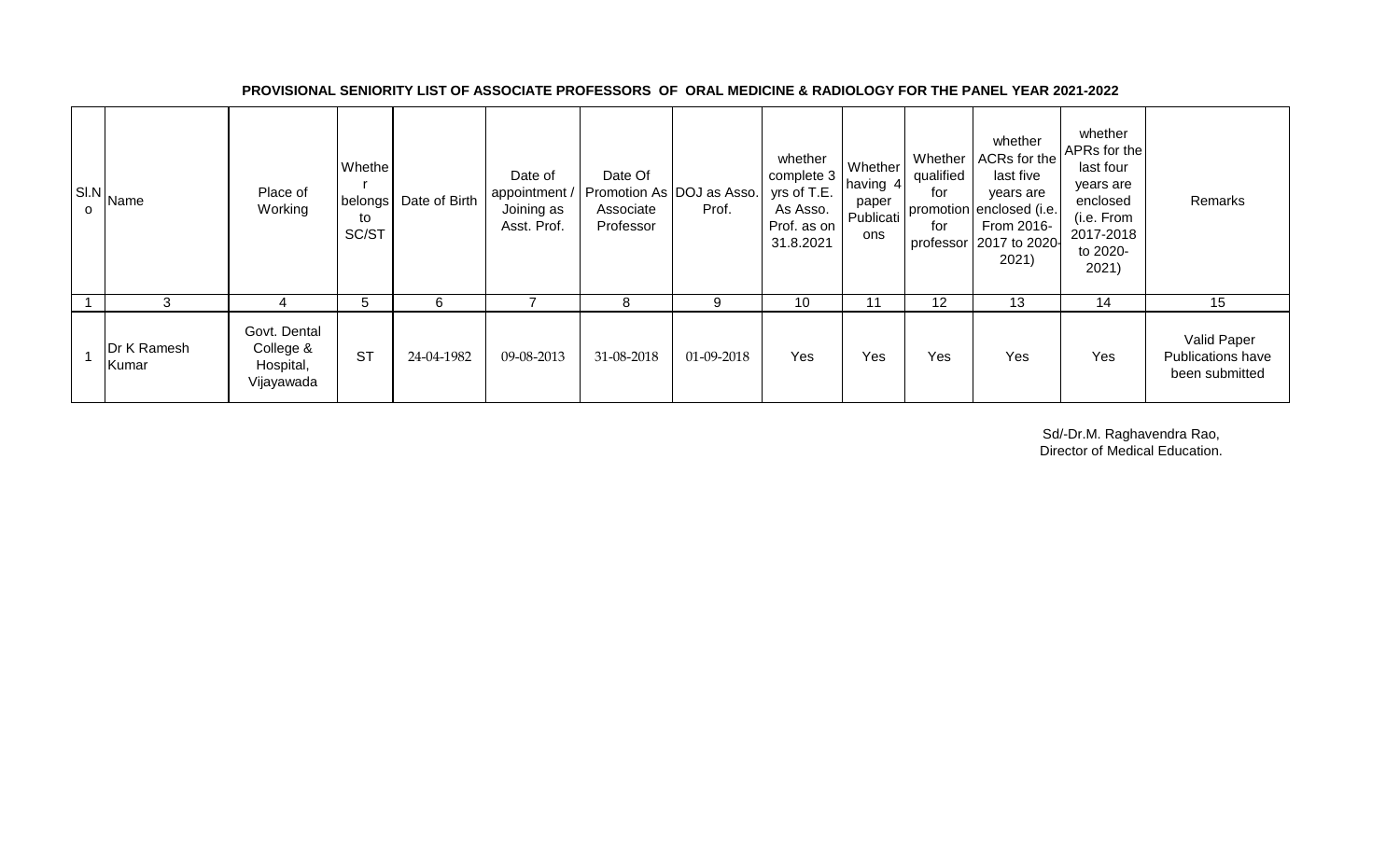# PROVISIONAL SENIORITY LIST OF ASSOCIATE PROFESSORS OF ANAESTHESIA FOR THE PANEL YEAR 2021-2022

| SI.N<br>$\Omega$ | Name of the Associate<br>Professor | Place of Working      | Social<br>status | Date of Birth   | Date of<br>appointment /<br>Joining as Asst.<br>Prof. | Date Of<br>Promotion As<br>Associate<br>Professor | DOJ as Asso.<br>Prof. | Whether<br>completed 3<br>years of T.E.<br>As Asso.<br>Prof. as on<br>31.8.2021 | Wheter<br>qualified for<br>promotion | Whether<br>having 4<br>paper<br>Publication<br>s | whether<br>ACRs for<br>the last five<br>years are<br>enclosed<br>(i.e. From<br>2016-2017<br>to 2020-21 | whether<br>APRs for<br>the last<br>four years<br>are<br>enclosed<br>(i.e. From<br>2017-2018<br>to 2020-<br>2021) | Remarks                                                                     |
|------------------|------------------------------------|-----------------------|------------------|-----------------|-------------------------------------------------------|---------------------------------------------------|-----------------------|---------------------------------------------------------------------------------|--------------------------------------|--------------------------------------------------|--------------------------------------------------------------------------------------------------------|------------------------------------------------------------------------------------------------------------------|-----------------------------------------------------------------------------|
| $\mathbf{1}$     | $\overline{2}$                     | $\mathbf{3}$          | $\overline{4}$   | $5\phantom{.0}$ | 6                                                     | $\overline{7}$                                    | 8                     | 9                                                                               | 10                                   | 11                                               | 12                                                                                                     | 13                                                                                                               | 14                                                                          |
| $\mathbf{1}$     | Dr J. Sudheer babu                 | KMC, Kurnool          | SC               | 1-Jul-1971      | 1-Jul-2005                                            | 29-Sep-2015                                       | 6-Sep-2015            | Yes                                                                             | Yes                                  | Yes                                              | Yes                                                                                                    | Yes                                                                                                              | Valid Paper<br>Publications have<br>been submitted                          |
| $\overline{2}$   | Dr B. Vijay Bhaskar                | GMC.<br>Ananthapur    | <b>SC</b>        | 28.12.67        | 19-Aug-05                                             | 01-04-2017                                        | 03-04-2017            |                                                                                 |                                      |                                                  | Dt. 02.02.2010                                                                                         |                                                                                                                  | Paper Publications are not received as Per GO Ms No 32, HM & FW (A2) Dept., |
| 3                | Dr G V Ganesh                      | AMc,<br>Visakhapatnam | SC               | 25.9.69         | 11-Apr-06                                             | 01-04-2017                                        | 02-04-2017            | Yes                                                                             | <b>Yes</b>                           | Yes                                              | Yes                                                                                                    | <b>Yes</b>                                                                                                       | Valid Paper<br>Publications have<br>been submitted                          |
| 4                | Dr S Vinay Kumar                   | SMC,<br>Vijayawada    | <b>SC</b>        | 10.4.67         | 28-Jun-06                                             | 01-04-2017                                        | 03-04-2017            | Yes                                                                             | <b>Yes</b>                           | Yes                                              | Yes                                                                                                    | Yes                                                                                                              | Valid Paper<br>Publications have<br>been submitted                          |
| 5                | Dr M. Santhi Sree                  | GMC, Guntur           | OC               | 3.2.66          | 29-Jun-06                                             | 01-04-2017                                        | 06-04-2017            | Yes                                                                             | <b>Yes</b>                           | Yes                                              | Yes                                                                                                    | <b>Yes</b>                                                                                                       | Valid Paper<br>Publications have<br>been submitted                          |
| 6                | Dr K. Aparanji                     | GMC,<br>Srikakulam    | OC               | 19.1.72         | 29-Jun-06                                             | 01-04-2017                                        | 03-04-2017            | Yes                                                                             | <b>Yes</b>                           | Yes                                              | Yes                                                                                                    | Yes                                                                                                              | Valid Paper<br>Publications have<br>been submitted                          |
| $\overline{7}$   | Dr M. Jayadheer Babu               | GMC, Guntur           | <b>SC</b>        | 30.8.73         | 6-Jul-06                                              | 01-04-2017                                        | 03-04-2017            | Yes                                                                             | <b>Yes</b>                           | Yes                                              | Yes                                                                                                    | Yes                                                                                                              | Valid Paper<br>Publications have<br>been submitted                          |
| 8                | Dr A. Jeevan Babu                  | SVMC, Tirupati        | <b>SC</b>        | 5.6.72          | 11-Oct-06                                             | 01-04-2017                                        | 03-04-2017            | Yes                                                                             | <b>Yes</b>                           | Yes                                              | Yes                                                                                                    | Yes                                                                                                              | Valid Paper<br>Publications have<br>been submitted                          |
| 9                | Dr A.Christopher                   | GMC.<br>Ananthapur    | $BC-C$           | 26.12.1976      | 3-Nov-06                                              | 01-04-2017                                        | 03-04-2017            | Yes                                                                             | <b>Yes</b>                           | Yes                                              | Yes                                                                                                    | <b>Yes</b>                                                                                                       | Valid Paper<br><b>Publications have</b><br>been submitted                   |